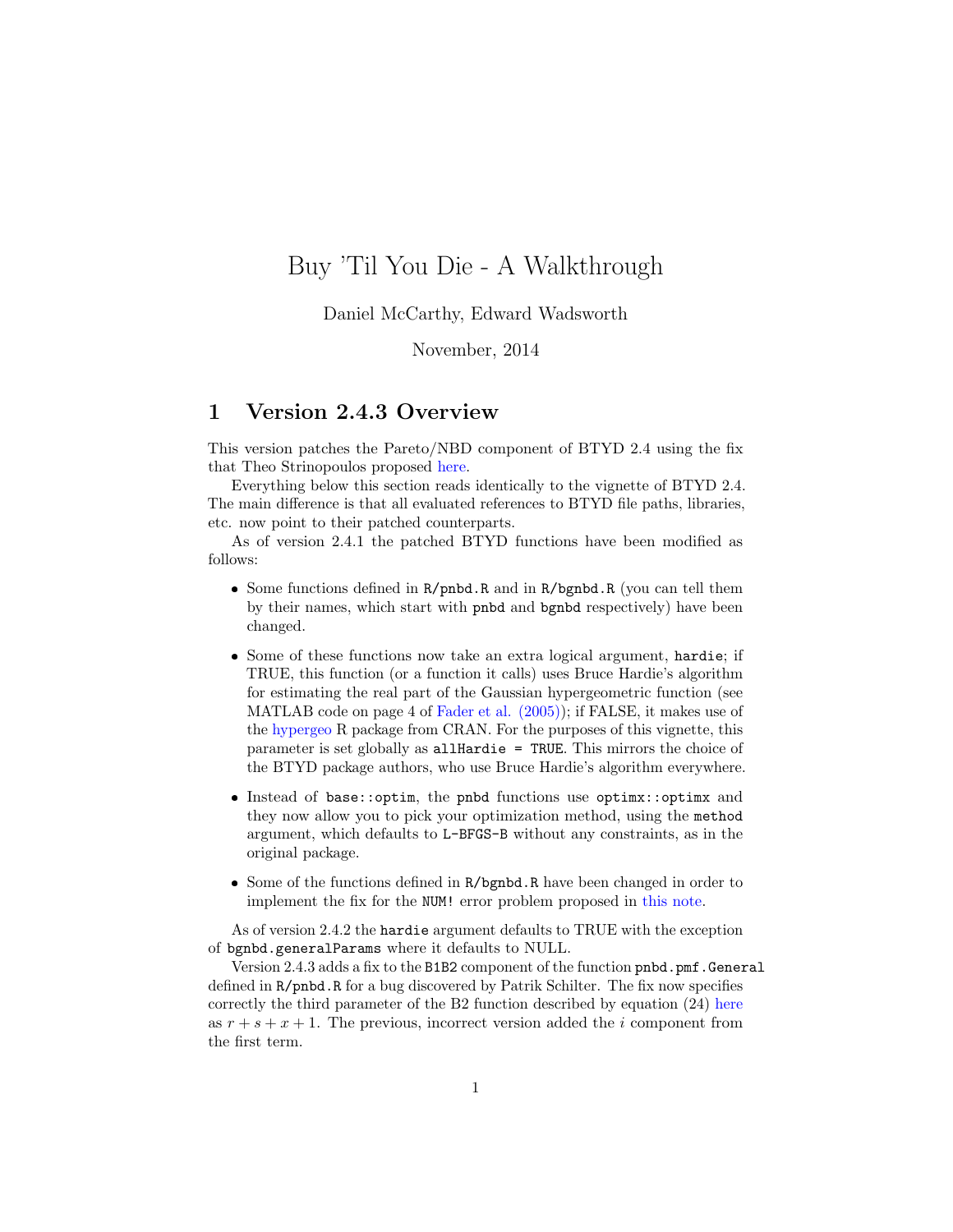

<span id="page-1-1"></span>Figure 1: Calibration period fit of Pareto/NBD model to CDNOW dataset.

## 2 Introduction

The BTYD package contains models to capture non-contractual purchasing behavior of customers—or, more simply, models that tell the story of people buying until they die (become inactive as customers). The main models presented in the package are the Pareto/NBD, BG/NBD and BG/BB models, which describe scenario of the firm not being able to observe the exact time at which a customer drops out. We will cover each in turn. If you are unfamiliar with these models, [Fader et al. \(2004\)](http://brucehardie.com/papers/018/fader_et_al_mksc_05.pdf) provides a description of the BG/NBD model, [Fader](http://www.brucehardie.com/notes/008/pareto_nbd_MATLAB.pdf) [et al. \(2005\)](http://www.brucehardie.com/notes/008/pareto_nbd_MATLAB.pdf) provides a description of the Pareto/NBD model and [Fader et al.](http://www.brucehardie.com/papers/020/) [\(2010\)](http://www.brucehardie.com/papers/020/) provides a description of the BG/BB model.

# 3 Pareto/NBD

The Pareto/NBD model is used for non-contractual situations in which customers can make purchases at any time. Using four parameters, it describes the rate at which customers make purchases and the rate at which they drop out allowing for heterogeneity in both regards, of course. We will walk through the Pareto/NBD functionality provided by the BTYD package using the  $CDNOW<sup>1</sup>$  $CDNOW<sup>1</sup>$  $CDNOW<sup>1</sup>$ dataset. As shown by figure [1,](#page-1-1) the Pareto/NBD model describes this dataset quite well.

<span id="page-1-0"></span><sup>1</sup>Provided with the BTYD package and available at [brucehardie.com.](http://www.brucehardie.com) For more details, see the documentation of the cdnowSummary data included in the package.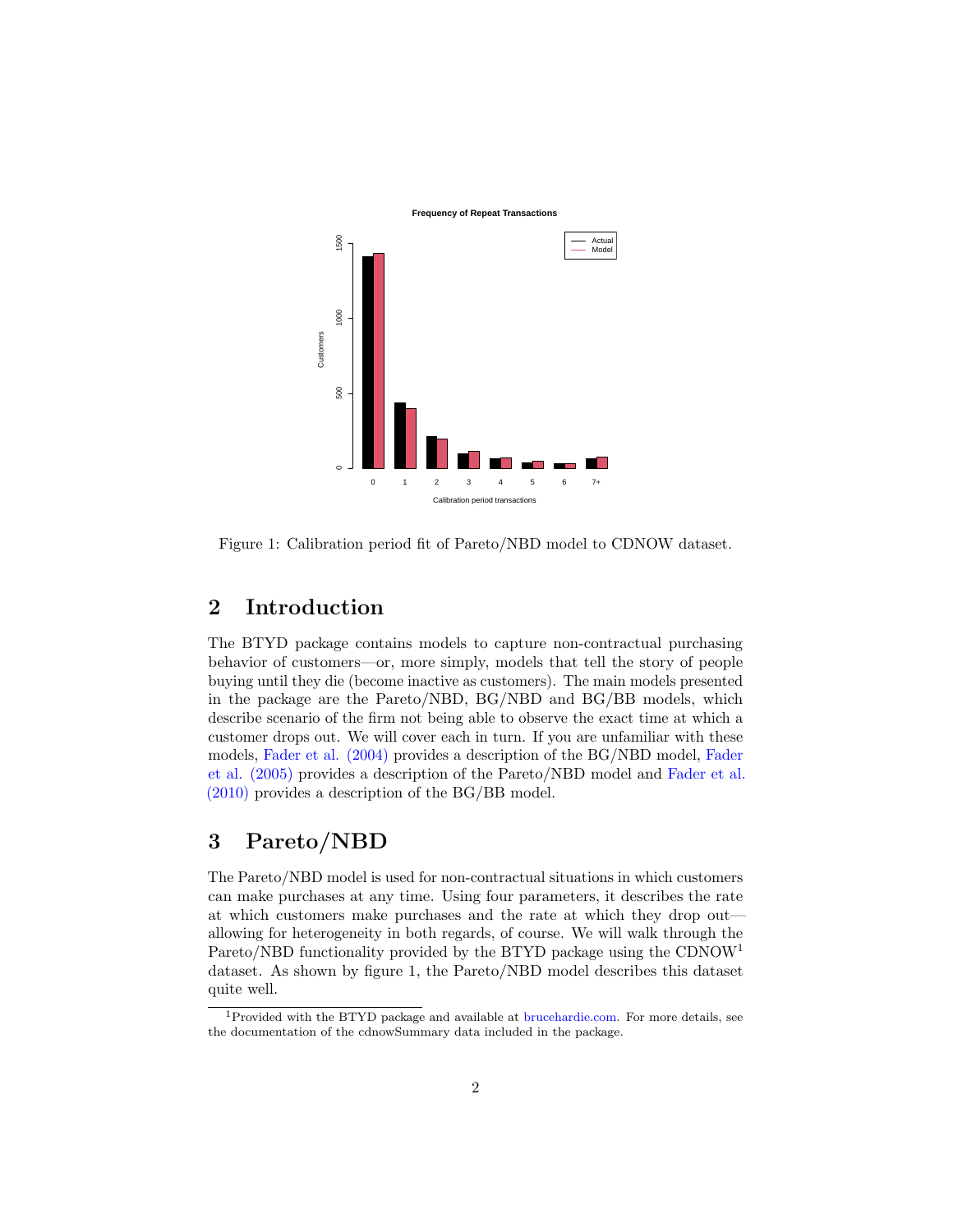### 3.1 Data Preparation

The data required to estimate Pareto/NBD model parameters is surprisingly little. The customer-by-customer approach of the model is retained, but we need only three pieces of information for every person: how many transactions they made in the calibration period (frequency), the time of their last transaction (recency), and the total time for which they were observed. A customer-bysufficient-statistic matrix, as used by the BTYD package, is simply a matrix with a row for every customer and a column for each of the above-mentioned statistics.

You may find yourself with the data available as an event log. This is a data structure which contains a row for every transaction, with a customer identifier, date of purchase, and (optionally) the amount of the transaction.  $dc$ .ReadLines is a function to convert an event log in a comma-delimited file to an data frame in R—you could use another function such as read.csv or read.table if desired, but dc.ReadLines simplifies things by only reading the data you require and giving the output appropriate column names. In the example below, we create an event log from the file "cdnowElog.csv", which has customer IDs in the second column, dates in the third column and sales numbers in the fifth column.

```
cdnowElog <- system.file("data/cdnowElog.csv", package = "BTYD")
elog <- dc.ReadLines(cdnowElog, cust.idx = 2,
                    date.idx = 3, sales.idx = 5)
elog[1:3,]
# cust date sales
# 1 1 19970101 29.33
# 2 1 19970118 29.73
# 3 1 19970802 14.96
```
Note the formatting of the dates in the output above. dc.Readlines saves dates as characters, exactly as they appeared in the original comma-delimited file. For many of the data-conversion functions in BTYD, however, dates need to be compared to each other—and unless your years/months/days happen to be in the right order, you probably want them to be sorted chronologically and not alphabetically. Therefore, we convert the dates in the event log to R Date objects:

```
elog$date <- as.Date(elog$date, "%Y%m%d")
elog[1:3]# cust date sales
# 1 1 1997-01-01 29.33
# 2 1 1997-01-18 29.73
# 3 1 1997-08-02 14.96
```
Our event log now has dates in the right format, but a bit more cleaning needs to be done. Transaction-flow models, such as the Pareto/NBD, is concerned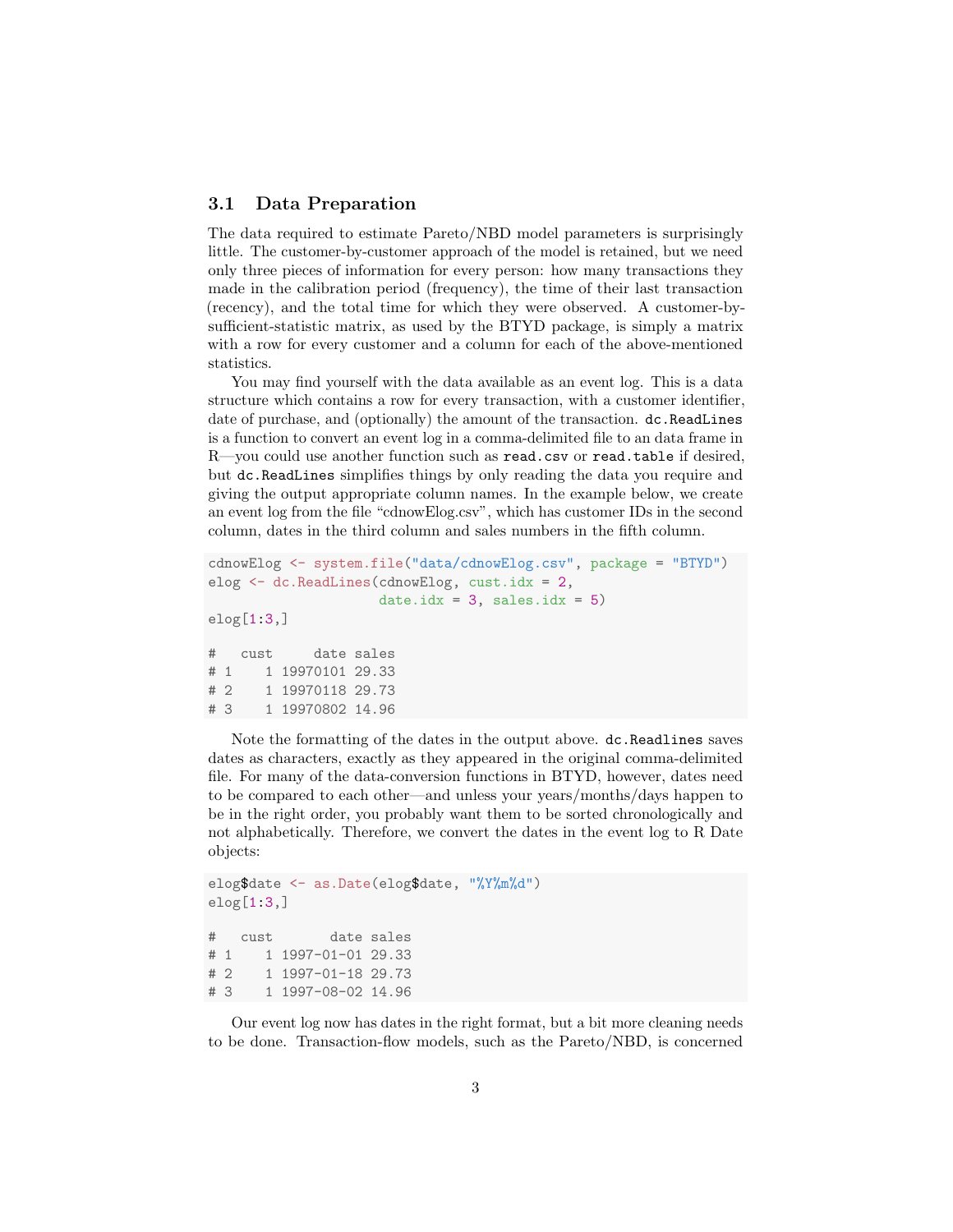with interpurchase time. Since our timing information is only accurate to the day, we should merge all transactions that occurred on the same day. For this, we use dc.MergeTransactionsOnSameDate. This function returns an event log with only one transaction per customer per day, with the total sum of their spending for that day as the sales number.

#### elog <- dc.MergeTransactionsOnSameDate(elog)

To validate that the model works, we need to divide the data up into a calibration period and a holdout period. This is relatively simple with either an event log or a customer-by-time matrix, which we are going to create soon. I am going to use 30 September 1997 as the cutoff date, as this point (39 weeks) divides the dataset in half. The reason for doing this split now will become evident when we are building a customer-by-sufficient-statistic matrix from the customer-by-time matrix—it requires a last transaction date, and we want to make sure that last transaction date is the last date in the calibration period and not in the total period.

```
end.of.cal.period <- as.Date("1997-09-30")
elog.cal <- elog[which(elog$date <= end.of.cal.period), ]
```
The final cleanup step is a very important one. In the calibration period, the Pareto/NBD model is generally concerned with repeat transactions—that is, the first transaction is ignored. This is convenient for firms using the model in practice, since it is easier to keep track of all customers who have made at least one transaction (as opposed to trying to account for those who have not made any transactions at all). The one problem with simply getting rid of customers' first transactions is the following: We have to keep track of a "time zero" as a point of reference for recency and total time observed. For this reason, we use dc.SplitUpElogForRepeatTrans, which returns a filtered event log (\$repeat.trans.elog) as well as saving important information about each customer (\$cust.data).

```
split.data <- dc.SplitUpElogForRepeatTrans(elog.cal)
clean.elog <- split.data$repeat.trans.elog
```
The next step is to create a customer-by-time matrix. This is simply a matrix with a row for each customer and a column for each date. There are several different options for creating these matrices:

- Frequency—each matrix entry will contain the number of transactions made by that customer on that day. Use dc.CreateFreqCBT. If you have already used dc.MergeTransactionsOnSameDate, this will simply be a reach customer-by-time matrix.
- Reach—each matrix entry will contain a 1 if the customer made any transactions on that day, and 0 otherwise. Use dc.CreateReachCBT.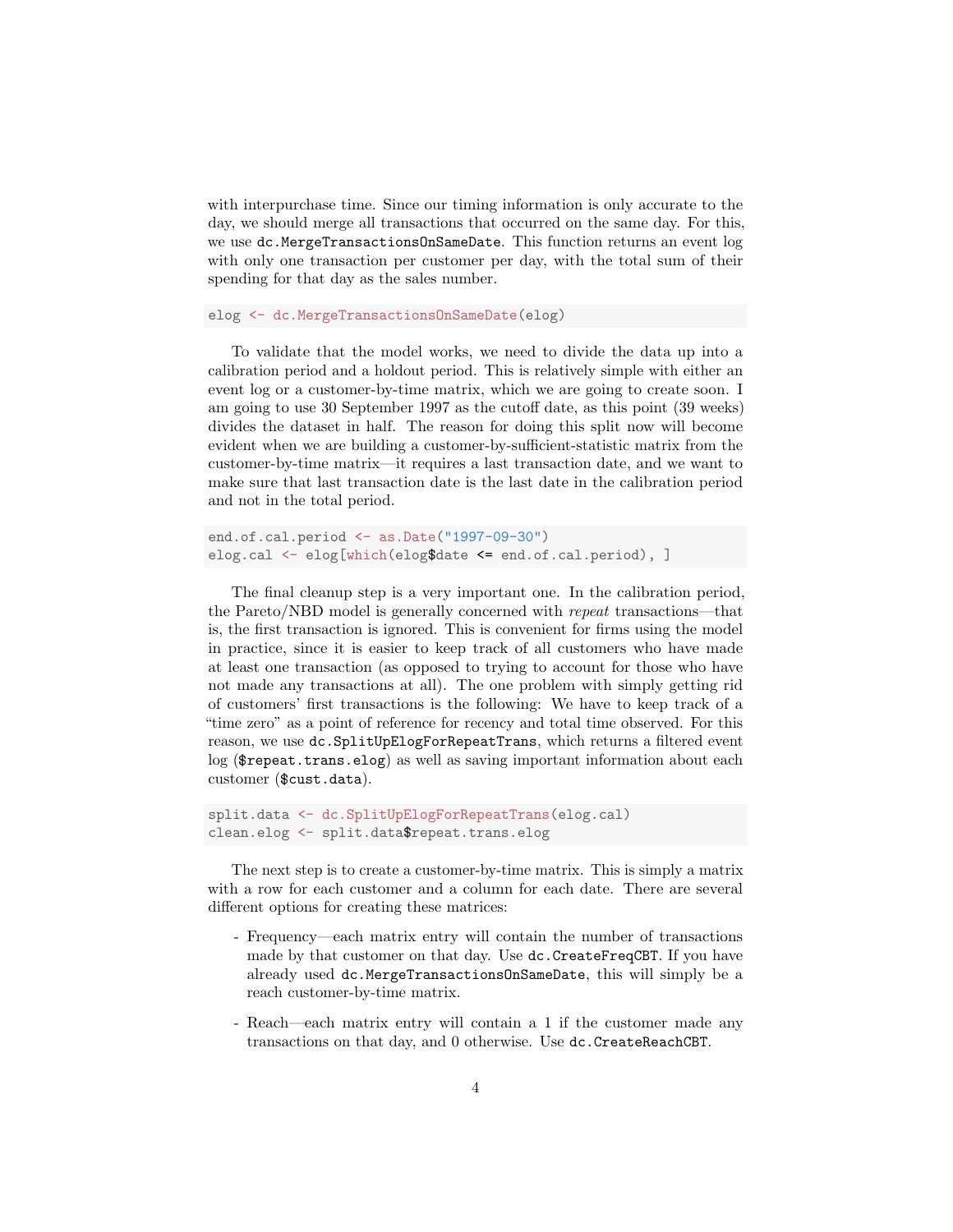- Spend—each matrix entry will contain the amount spent by that customer on that day. Use dc.CreateSpendCBT. You can set whether to use total spend for each day or average spend for each day by changing the is.avg.spend parameter. In most cases, leaving is.avg.spend as FALSE is appropriate.

```
freq.cbt <- dc.CreateFreqCBT(clean.elog)
freq.cbt[1:3,1:5]
# date
# cust 1997-01-08 1997-01-09 1997-01-10 1997-01-11 1997-01-12
# 1 0 0 0 0 0
# 2 0 0 0 0 0
# 6 0 0 0 1 0
```
There are two things to note from the output above:

- 1. Customers 3, 4, and 5 appear to be missing, and in fact they are. They did not make any repeat transactions and were removed when we used dc.SplitUpElogForRepeatTrans. Do not worry though—we will get them back into the data when we use dc.MergeCustomers (soon).
- 2. The columns start on January 8—this is because we removed all the first transactions (and nobody made 2 transactions withing the first week).

We have a small problem now—since we have deleted all the first transactions, the frequency customer-by-time matrix does not have any of the customers who made zero repeat transactions. These customers are still important; in fact, in most datasets, more customers make zero repeat transactions than any other number. Solving the problem is reasonably simple: we create a customer-by-time matrix using all transactions, and then merge the filtered CBT with this total CBT (using data from the filtered CBT and customer IDs from the total CBT).

```
tot.cbt <- dc.CreateFreqCBT(elog)
cal.cbt <- dc.MergeCustomers(tot.cbt, freq.cbt)
```
From the calibration period customer-by-time matrix (and a bit of additional information we saved earlier), we can finally create the customer-bysufficient-statistic matrix described earlier. The function we are going to use is dc.BuildCBSFromCBTAndDates, which requires a customer-by-time matrix, starting and ending dates for each customer, and the time of the end of the calibration period. It also requires a time period to use—in this case, we are choosing to use weeks. If we chose days instead, for example, the recency and total time observed columns in the customer-by-sufficient-statistic matrix would have gone up to 273 instead of 39, but it would be the same data in the end. This function could also be used for the holdout period by setting cbt.is.during.cal.period to FALSE. There are slight differences when this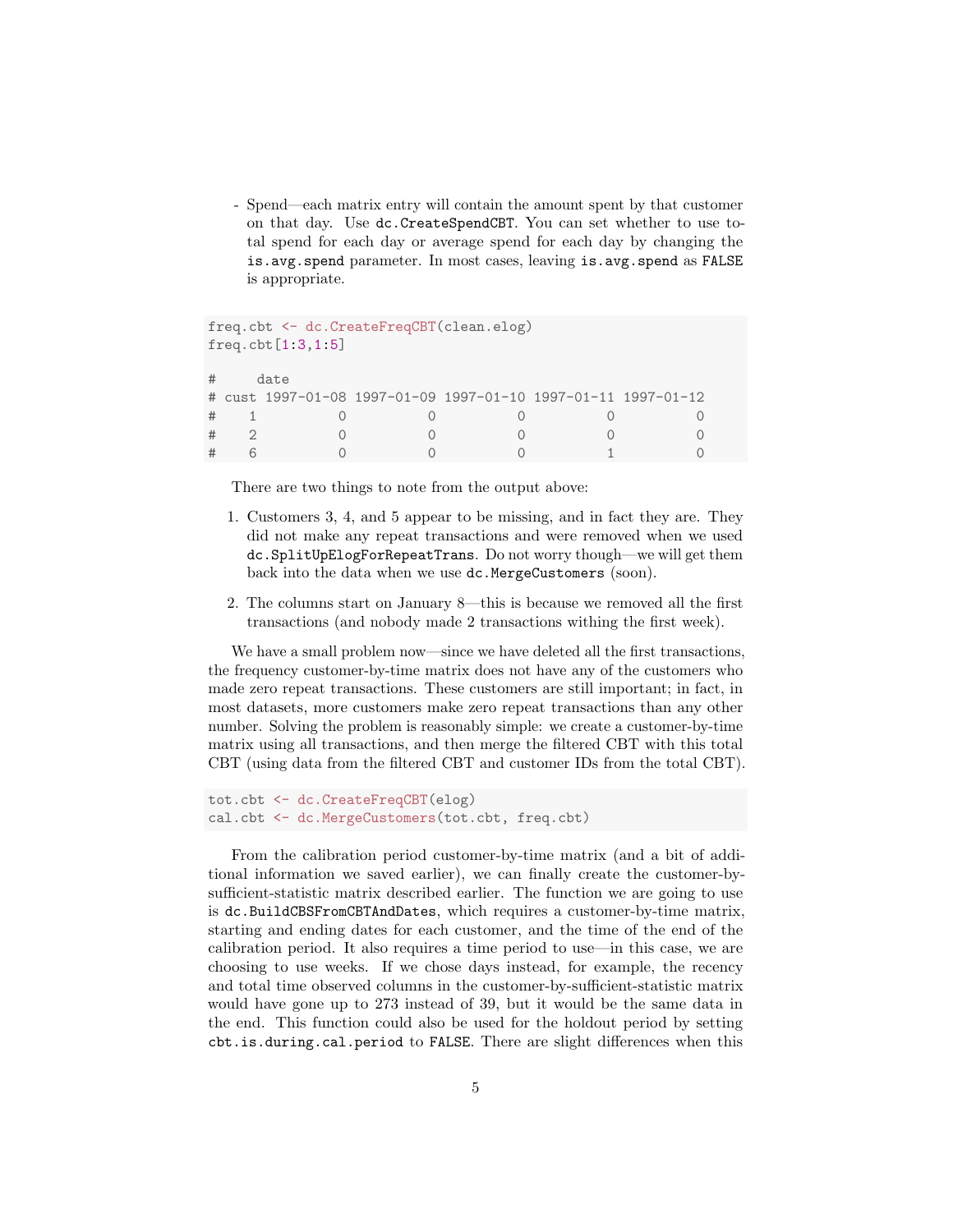function is used for the holdout period—it requires different input dates (simply the start and end of the holdout period) and does not return a recency (which has little value in the holdout period).

```
birth.periods <- split.data$cust.data$birth.per
last.dates <- split.data$cust.data$last.date
cal.cbs.dates <- data.frame(birth.periods, last.dates,
                            end.of.cal.period)
cal.cbs <- dc.BuildCBSFromCBTAndDates(cal.cbt, cal.cbs.dates,
                                      per="week")
```
You'll be glad to hear that, for the process described above, the package contains a single function to do everything for you: dc.ElogToCbsCbt. However, it is good to be aware of the process above, as you might want to make small changes for different situations—for example, you may not want to remove customers' initial transactions, or your data may be available as a customer-bytime matrix and not as an event log. For most standard situations, however, dc.ElogToCbsCbt will do. Reading about its parameters and output in the package documentation will help you to understand the function well enough to use it for most purposes.

## 3.2 Parameter Estimation

Now that we have the data in the correct format, we can estimate model parameters. To estimate parameters, we use pnbd.EstimateParameters, which requires a calibration period customer-by-sufficient-statistic matrix and (optionally) starting parameters.  $(1,1,1,1)$  is used as default starting parameters if none are provided. The function which is maximized is pnbd.cbs.LL, which returns the log-likelihood of a given set of parameters for a customer-by-sufficient-statistic matrix.

```
params <- pnbd.EstimateParameters(cal.cbs = cal.cbs,
                                   hardie = allHardie)
round(params, digits = 3)
# [1] 0.553 10.580 0.606 11.656
LL \leftarrow pnbd.cbs.LL(params = params,
                   cal.cbs = cal.cbs,
                   hardie = allHardie)
LL.
# [1] -9594.976
```
As with any optimization, we should not be satisfied with the first output we get. Let's run it a couple more times, with its own output as a starting point, to see if it converges: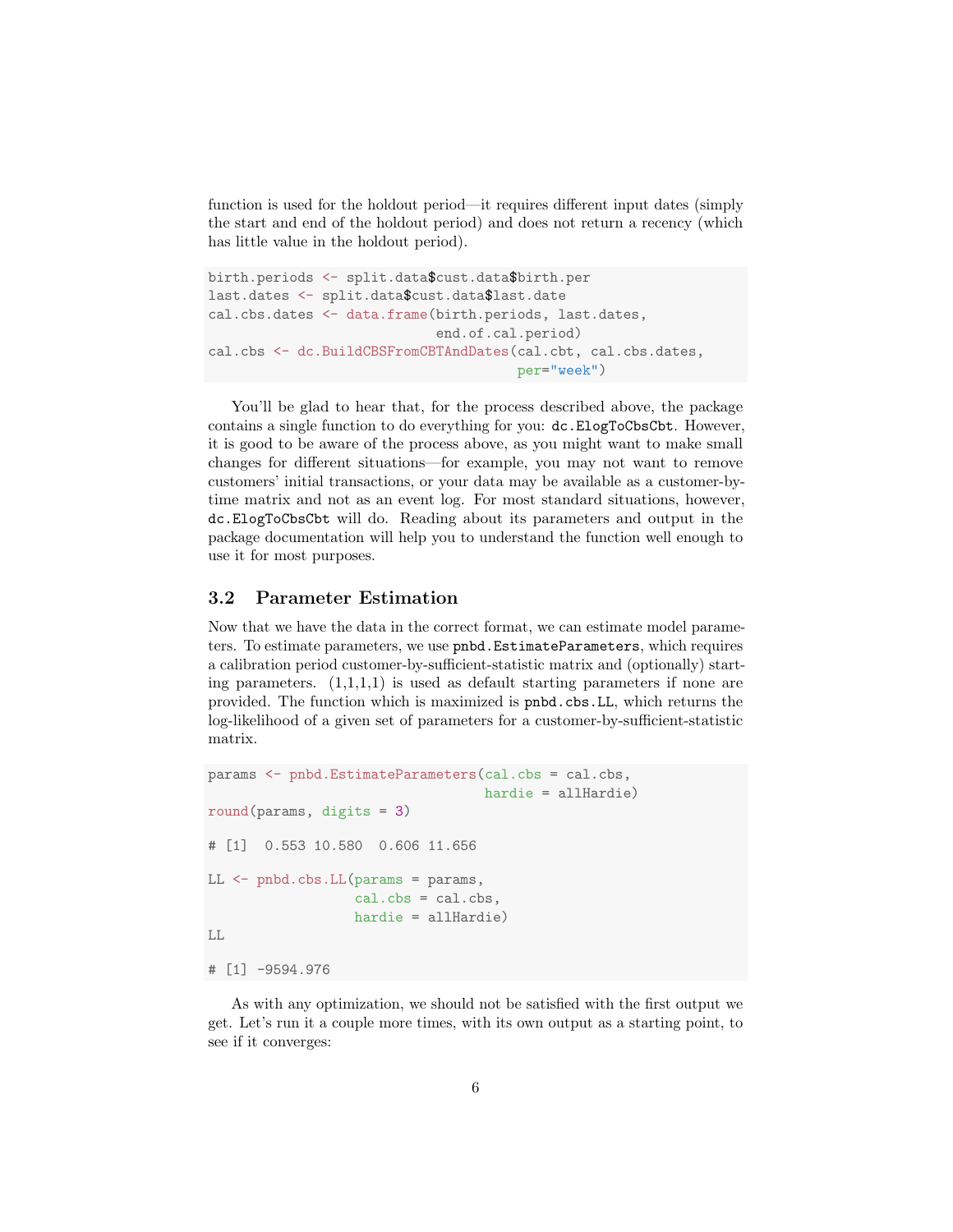```
p.matrix <- c(params, LL)
for (i \text{ in } 1:2)params <- pnbd.EstimateParameters(cal.cbs = cal.cbs,
                                     par.start = params,
                                     hardie = allHardie)
 LL <- pnbd.cbs.LL(params = params,
                    cal.cbs = cal.cbs,
                    hardie = allHardie)
 p.matrix.row <- c(params, LL)
 p.matrix <- rbind(p.matrix, p.matrix.row)
}
\text{colnames}(p.\text{matrix}) \leftarrow c("r", "alpha", "s", "beta", "LL")rownames(p.matrix) <- 1:3
round(p.matrix, digits = 3)
# r alpha s beta LL
# 1 0.553 10.58 0.606 11.656 -9594.976
# 2 0.553 10.58 0.606 11.657 -9594.976
# 3 0.553 10.58 0.606 11.658 -9594.976
```
This estimation does converge. I am not going to demonstrate it here, but it is always a good idea to test the estimation function from several starting points.

Now that we have the parameters, the BTYD package provides functions to interpret them. As we know, r and alpha describe the gamma mixing distribution of the NBD transaction process. We can see this gamma distribution in figure [2,](#page-7-0) plotted using pnbd.PlotTransactionRateHeterogeneity(params). We also know that s and beta describe the gamma mixing distribution of the Pareto (or gamma exponential) dropout process. We can see this gamma distribution in figure [3,](#page-7-1) plotted using pnbd.PlotDropoutRateHeterogeneity(params).

From these, we can already tell something about our customers: they are more likely to have low values for their individual poisson transaction process parameters, and more likely to have low values for their individual exponential dropout process parameters.

### 3.3 Individual Level Estimations

Now that we have parameters for the population, we can make estimations for customers on the individual level.

First, we can estimate the number of transactions we expect a newly acquired customer to make in a given time period. Let's say, for example, that we are interested in the number of repeat transactions a newly acquired customer will make in a time period of one year. Note that we use 52 weeks to represent one year, not 12 months, 365 days, or 1 year. This is because our parameters were estimated using weekly data.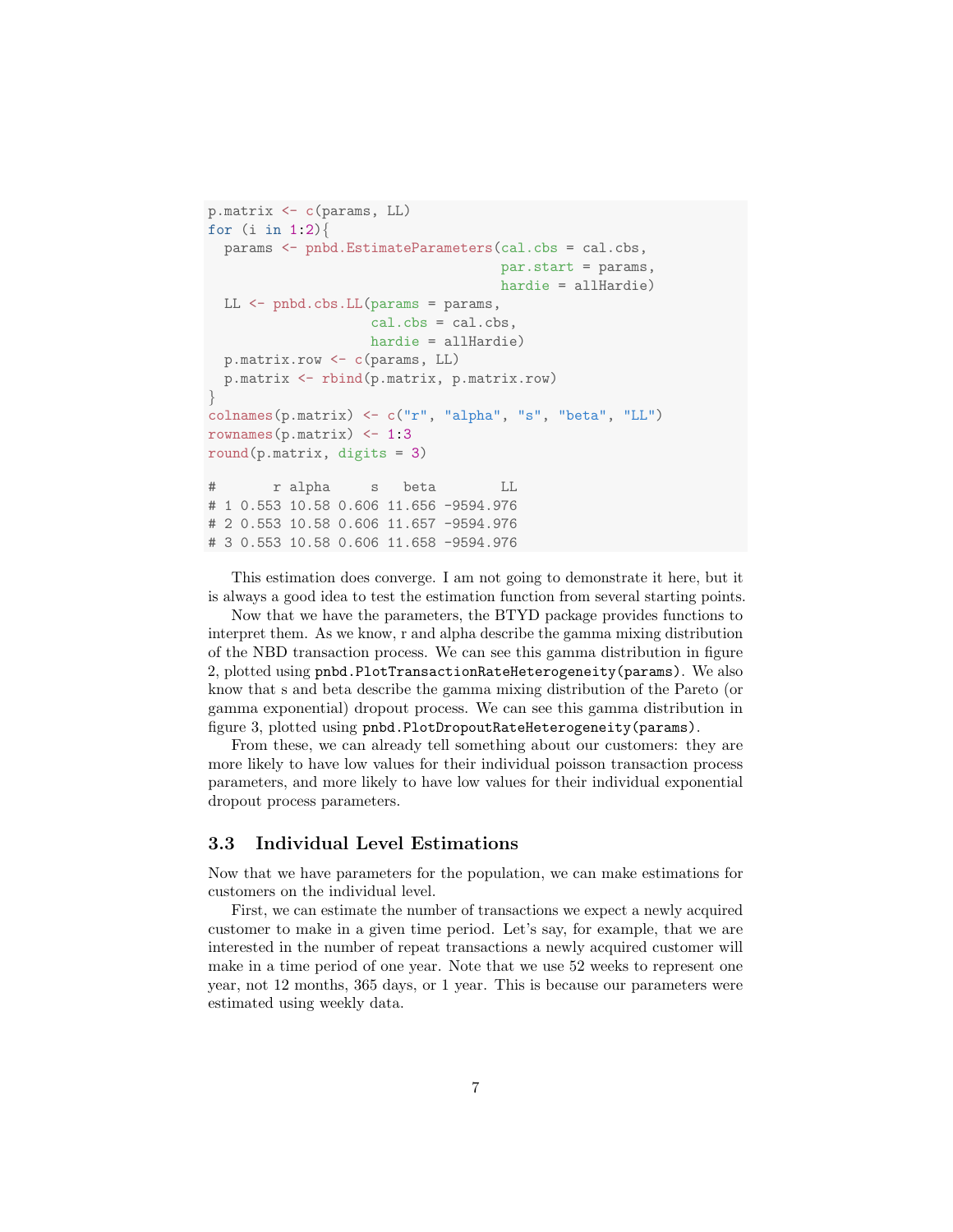

<span id="page-7-0"></span>Figure 2: Transaction rate heterogeneity of estimated parameters.



<span id="page-7-1"></span>Figure 3: Dropout rate heterogeneity of estimated parameters.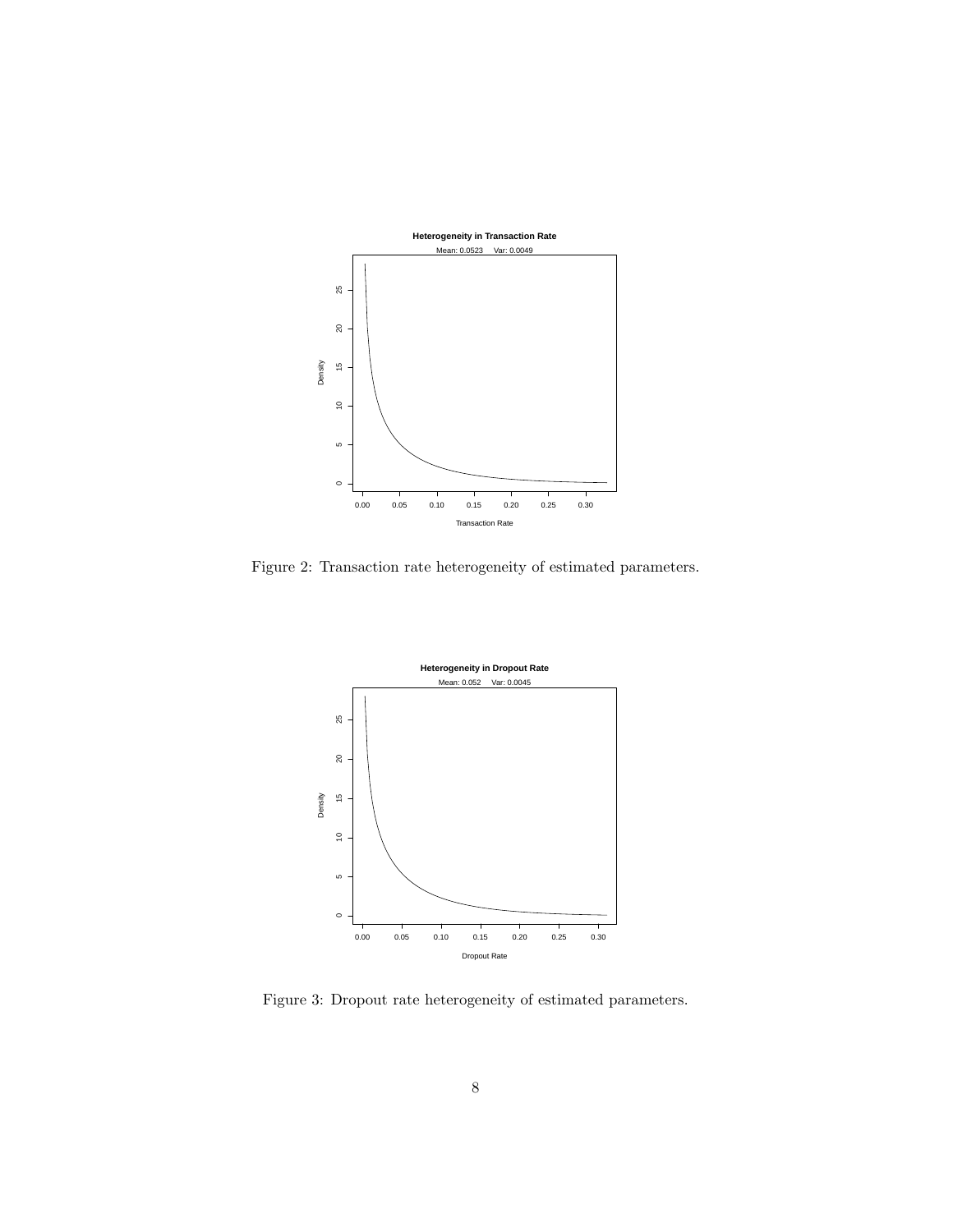pnbd. Expectation (params = params,  $t = 52$ )

# [1] 1.473434

We can also obtain expected characteristics for a specific customer, conditional on their purchasing behavior during the calibration period. The first of these is pnbd.ConditionalExpectedTransactions, which gives the number of transactions we expect a customer to make in the holdout period. The second is pnbd.PAlive, which gives the probability that a customer is still alive at the end of the calibration period. As above, the time periods used depend on which time period was used to estimate the parameters.

```
cal.cbs["1516",]
# x t.x T.cal
# 26.00000 30.85714 31.00000
x <- cal.cbs["1516", "x"]
t.x <- cal.cbs["1516", "t.x"]
T.cal <- cal.cbs["1516", "T.cal"]
pnbd.ConditionalExpectedTransactions(params,
                                    T. star = 52,x,
                                    t.x,
                                    T.cal,
                                    hardie = allHardie)
# [1] 25.45647
pnbd.PAlive(params,
           x,
           t.x,
           T.cal,
           hardie = allHardie)
# [1] 0.997874
```
There is one more point to note here—using the conditional expectation function, we can see the "increasing frequency paradox" in action:

```
# avoid overflow in LaTeX code block here:
cet <- "pnbd.ConditionalExpectedTransactions"
for (i in seq(10, 25, 5)){
  cond.expectation <- match.fun(cet)(params,
                                      T. star = 52,
                                      x = i,
                                      t.x = 20,
```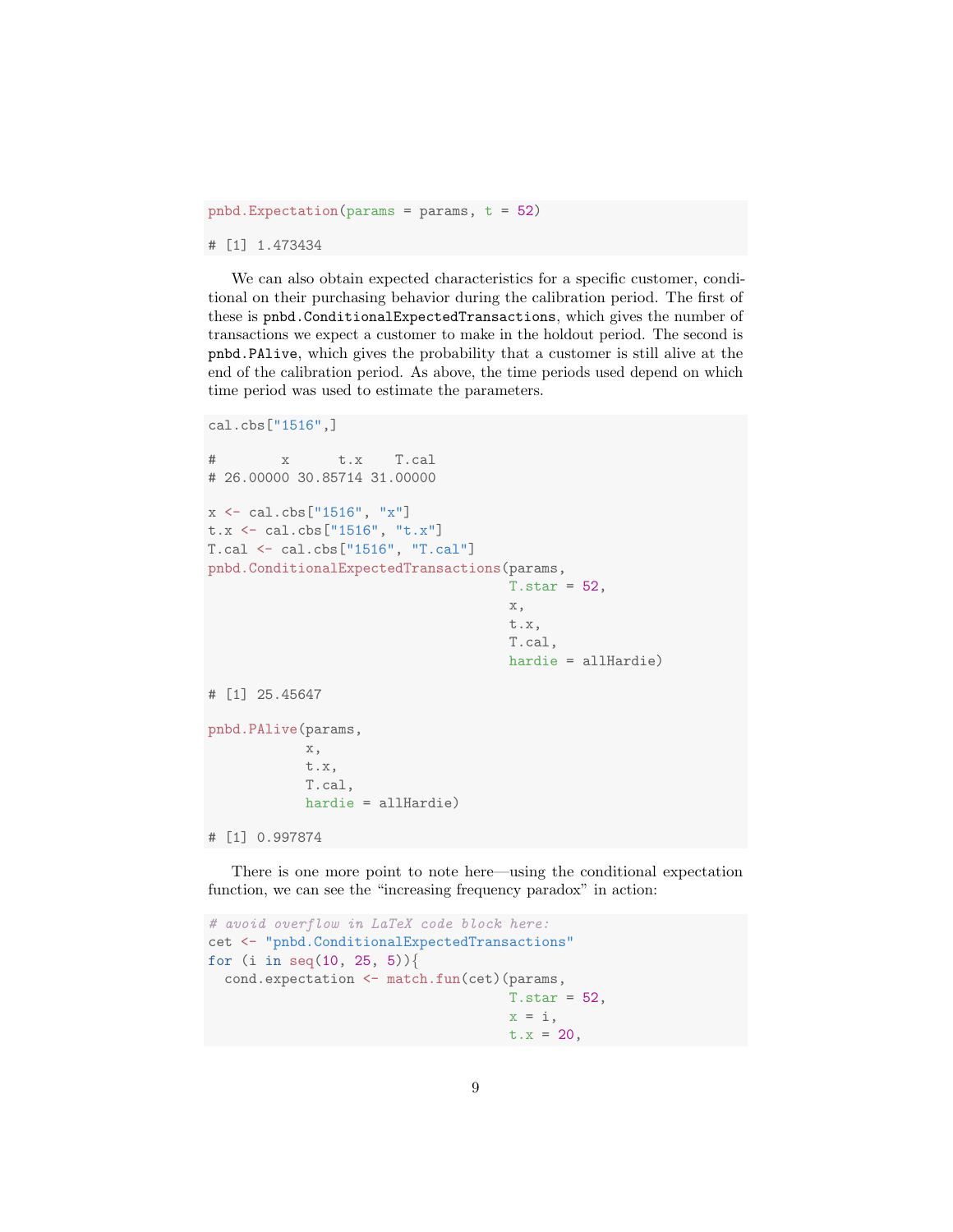```
T.cal = 39.
                                     hardie = allHardie)
  cat ("x:", i, "\t Expectation:", cond.expectation, fill = TRUE)
}
# x: 10 Expectation: 0.7062289
# x: 15 Expectation: 0.1442396
# x: 20 Expectation: 0.02250658
# x: 25 Expectation: 0.00309267
```
### <span id="page-9-0"></span>3.4 Plotting/ Goodness-of-fit

We would like to be able to do more than make inferences about individual customers. The BTYD package provides functions to plot expected customer behavior against actual customer behavior in the both the calibration and holdout periods.

The first such function is the obvious starting point: a comparison of actual and expected frequencies within the calibration period. This is figure [1,](#page-1-1) which was generated using the following code:

```
pnbd.PlotFrequencyInCalibration(params = params,
                                 cal.cbs = cal.cbs,
                                 censor = 7,
                                 hardie = allHardie)
```
This function obviously needs to be able to generate expected data (from estimated parameters) and requires the actual data (the calibration period customer-by-sufficient-statistic). It also requires another number, called the censor number. The histogram that is plotted is right-censored; after a certain number, all frequencies are binned together. The number provided as a censor number determines where the data is cut off.

Unfortunately, the only thing we can tell from comparing calibration period frequencies is that the fit between our model and the data isn't awful. We need to verify that the fit of the model holds into the holdout period. Firstly, however, we are are going to need to get information for holdout period. dc.ElogToCbsCbt produces both a calibration period customer-by-sufficient-statistic matrix and a holdout period customer-by-sufficient-statistic matrix, which could be combined in order to find the number of transactions each customer made in the holdout period. However, since we did not use dc.ElogToCbsCbt, I am going to get the information directly from the event log. Note that I subtract the number of repeat transactions in the calibration period from the total number of transactions. We remove the initial transactions first as we are not concerned with them.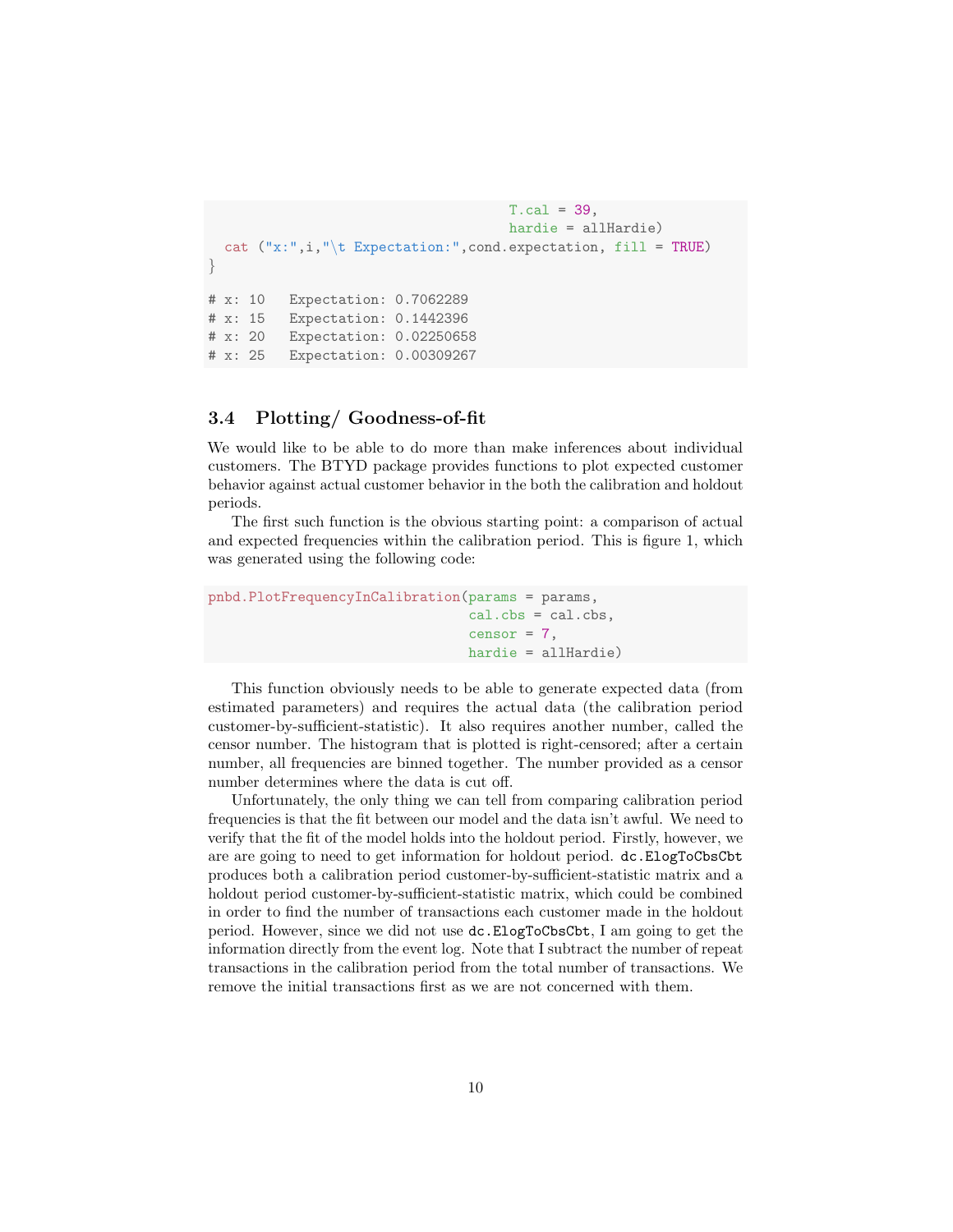```
elog <- dc.SplitUpElogForRepeatTrans(elog)$repeat.trans.elog
x.start \leftarrow rep(0, nrow(cal.cbs))cal.cbs <- cbind(cal.cbs, x.star)
elog.custs <- elog$cust
for (i in 1:nrow(cal.cbs)){
 current.cust <- rownames(cal.cbs)[i]
 tot.cust.trans <- length(which(elog.custs == current.cust))
 cal.trans <- cal.cbs[i, "x"]
 cal.cbs[i, "x.star"] <- tot.cust.trans - cal.trans
}
round(cal.cbs[1:3,], digits = 3)
# x t.x T.cal x.star
# 1 2 30.429 38.857 1
# 2 1 1.714 38.857 0
# 3 0 0.000 38.857 0
```
Now we can see how well our model does in the holdout period. Figure [4](#page-11-0) shows the output produced by the code below. It divides the customers up into bins according to calibration period frequencies and plots actual and conditional expected holdout period frequencies for these bins.

```
T. star \leq -39 # length of the holdout period
censor <- 7 # This censor serves the same purpose described above
x.star <- cal.cbs[,"x.star"]
pdf(file = 'pnbdCondExpComp.pdf')
comp <- pnbd.PlotFreqVsConditionalExpectedFrequency(params,
                                                 T.star,
                                                 cal.cbs,
                                                 x.star,
                                                 censor,
                                                 hardie = allHardie)
dev.off()
# pdf
# 2
rownames(comp) <- c("act", "exp", "bin")
round(comp, digits = 3)
# freq.0 freq.1 freq.2 freq.3 freq.4 freq.5 freq.6 freq.7+
# act 0.237 0.697 1.393 1.560 2.532 2.947 3.862 6.359
# exp 0.138 0.600 1.196 1.714 2.399 2.907 3.819 6.403
# bin 1411.000 439.000 214.000 100.000 62.000 38.000 29.000 64.000
```
As you can see above, the graph also produces a matrix output. Most plotting functions in the BTYD package produce output like this. They are often worth looking at because they contain additional information not presented in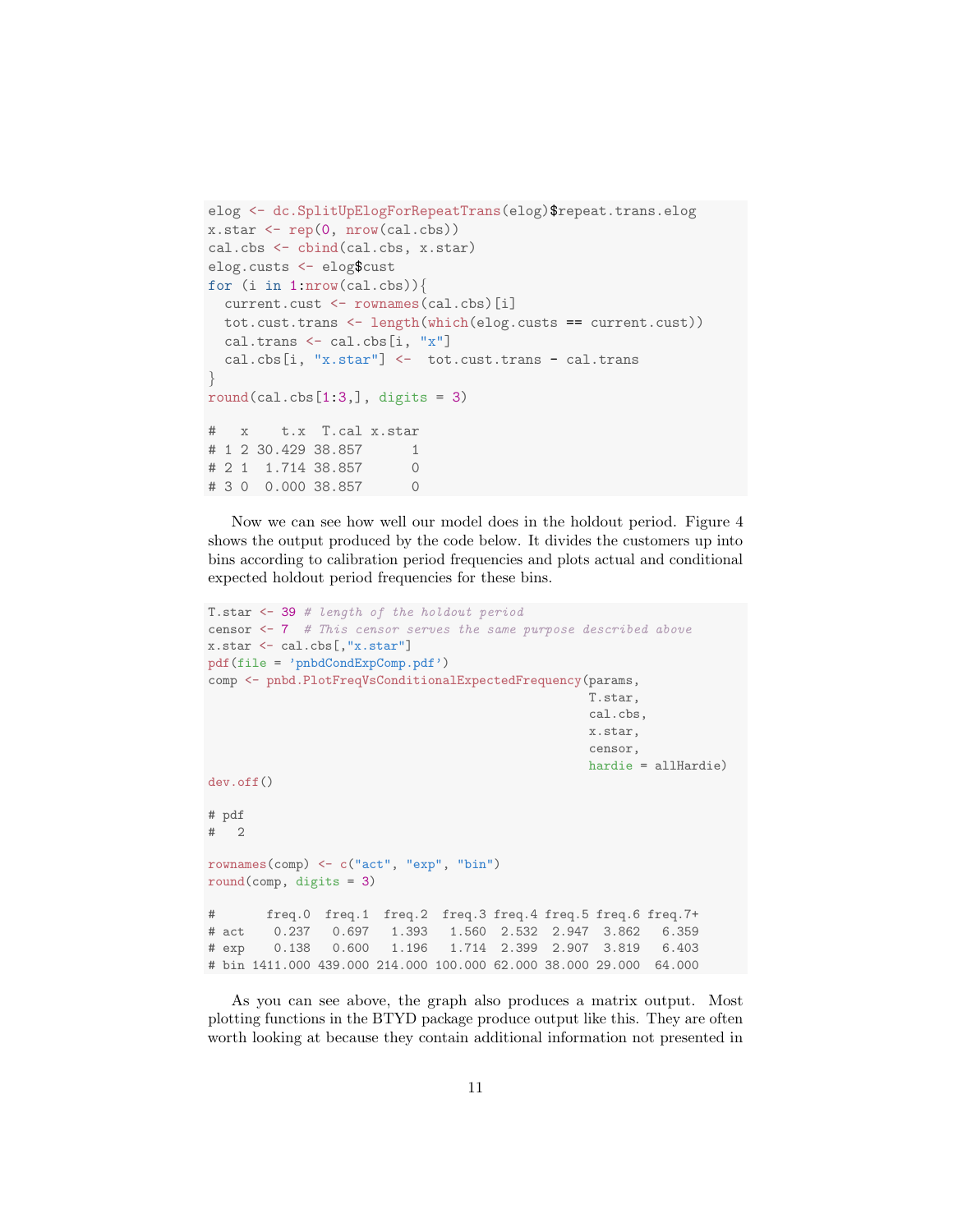

<span id="page-11-0"></span>Figure 4: Actual vs. conditional expected transactions in the holdout period.

the graph—the size of each bin in the graph. In this graph, for example, this information is important because the bin sizes show that the gap at zero means a lot more than the precision at 6 or 7 transactions. Despite this, this graph shows that the model fits the data very well in the holdout period.

Aggregation by calibration period frequency is just one way to do it. BTYD also provides plotting functions which aggregate by several other measures. The other one I will demonstrate here is aggregation by time—how well does our model predict how many transactions will occur in each week?

The first step, once again, is going to be to collect the data we need to compare the model to. The customer-by-time matrix has already collected the data for us by time period; so we'll use that to gather the total transactions per day. Then we convert the daily tracking data to weekly data.

```
tot.cbt <- dc.CreateFreqCBT(elog)
```
#### # ...Completed Freq CBT

```
d.track.data \leq rep(0, 7 * 78)
origin <- as.Date("1997-01-01")
for (i in colnames(tot.cbt)){
 date.index <- difftime(as.Date(i), origin) + 1
  d.track.data[date.index] <- sum(tot.cbt[,i])
}
w.track.data \leftarrow rep(0, 78)for (j in 1:78) {
```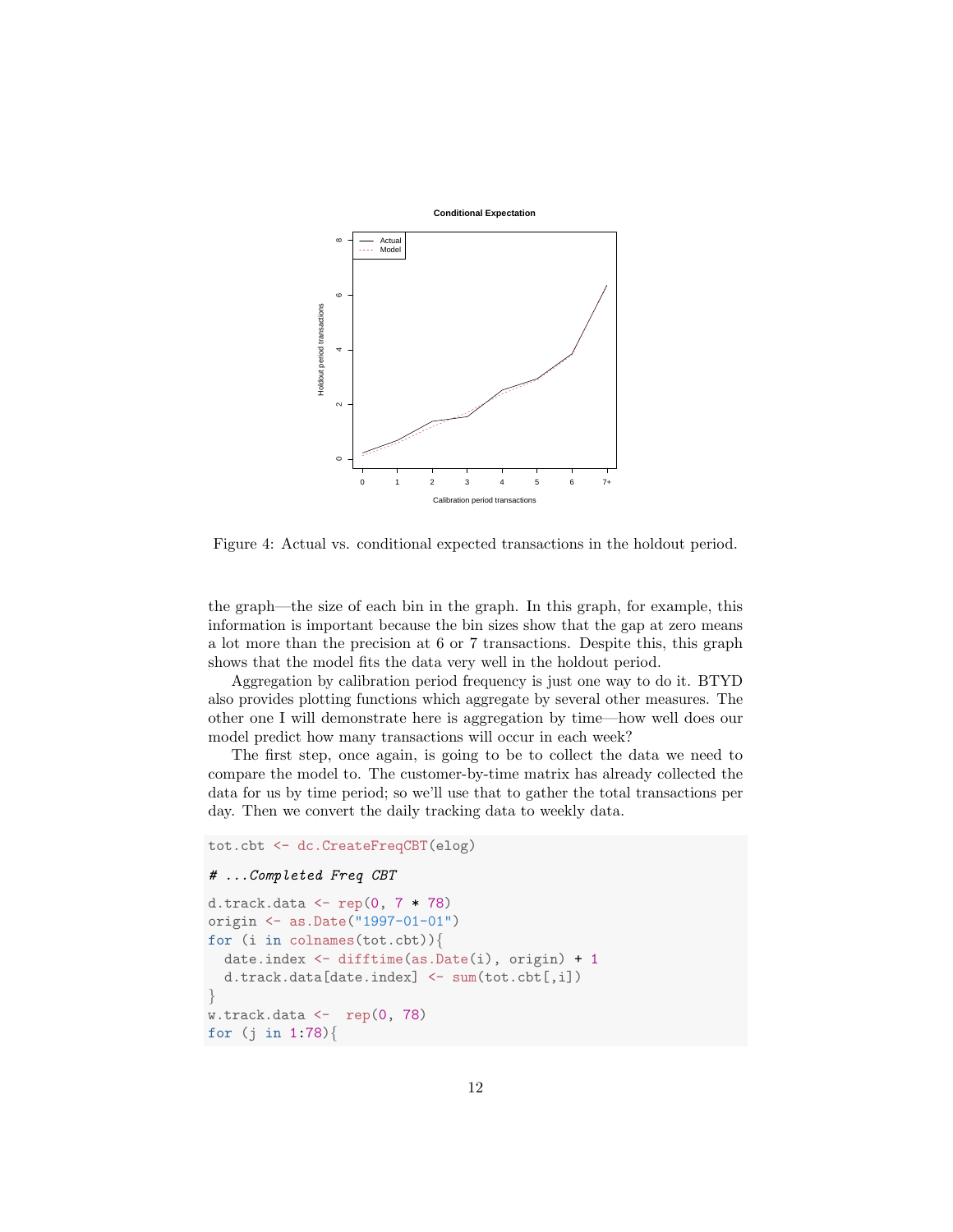```
w.\text{track.data}[j] \leftarrow \text{sum}(d.\text{track.data}[(j*7-6):(j*7)]}
```
Now, we can make a plot comparing the actual number of transactions to the expected number of transactions on a weekly basis, as shown in figure [5.](#page-13-0) Note that we set n.periods.final to 78. This is to show that we are working with weekly data. If our tracking data was daily, we would use 546 here—the function would plot our daily tracking data against expected daily transactions, instead of plotting our weekly tracking data against expected weekly transactions. This concept may be a bit tricky, but is explained in the documentation for pnbd.PlotTrackingInc. The reason there are two numbers for the total period (T.tot and n.periods.final) is that your customer-bysufficient-statistic matrix and your tracking data may be in different time periods.

```
T.cal <- cal.cbs[,"T.cal"]
T.tot <- 78
n.periods.final <- 78
pdf(file = 'pnbdTrackingInc.pdf')
inc.tracking <- pnbd.PlotTrackingInc(params = params,
                                   T.cal = T.cal,
                                   T.tot = T.tot,actual.inc.tracking.data = w.track.data,
                                   n.periods.final = n.periods.final)
dev.off()
# pdf
# 2
round(inc.tracking[,20:25], digits = 3)
# [,1] [,2] [,3] [,4] [,5] [,6]
# actual 73.000 55.000 70.000 33.000 56.000 99.000
# expected 78.308 76.419 74.648 72.983 71.414 69.933
```
Although figure [5](#page-13-0) shows that the model is definitely capturing the trend of customer purchases over time, it is very messy and may not convince skeptics. Furthermore, the matrix, of which a sample is shown, does not really convey much information since purchases can vary so much from one week to the next. For these reasons, we may need to smooth the data out by cummulating it over time, as shown in figure [6.](#page-14-0)

```
cum.tracking.data <- cumsum(w.track.data)
pdf(file = 'pnbdTrackingCum.pdf')
cum.tracking <- pnbd.PlotTrackingCum(params = params,
                                     T.cal = T.cal,
```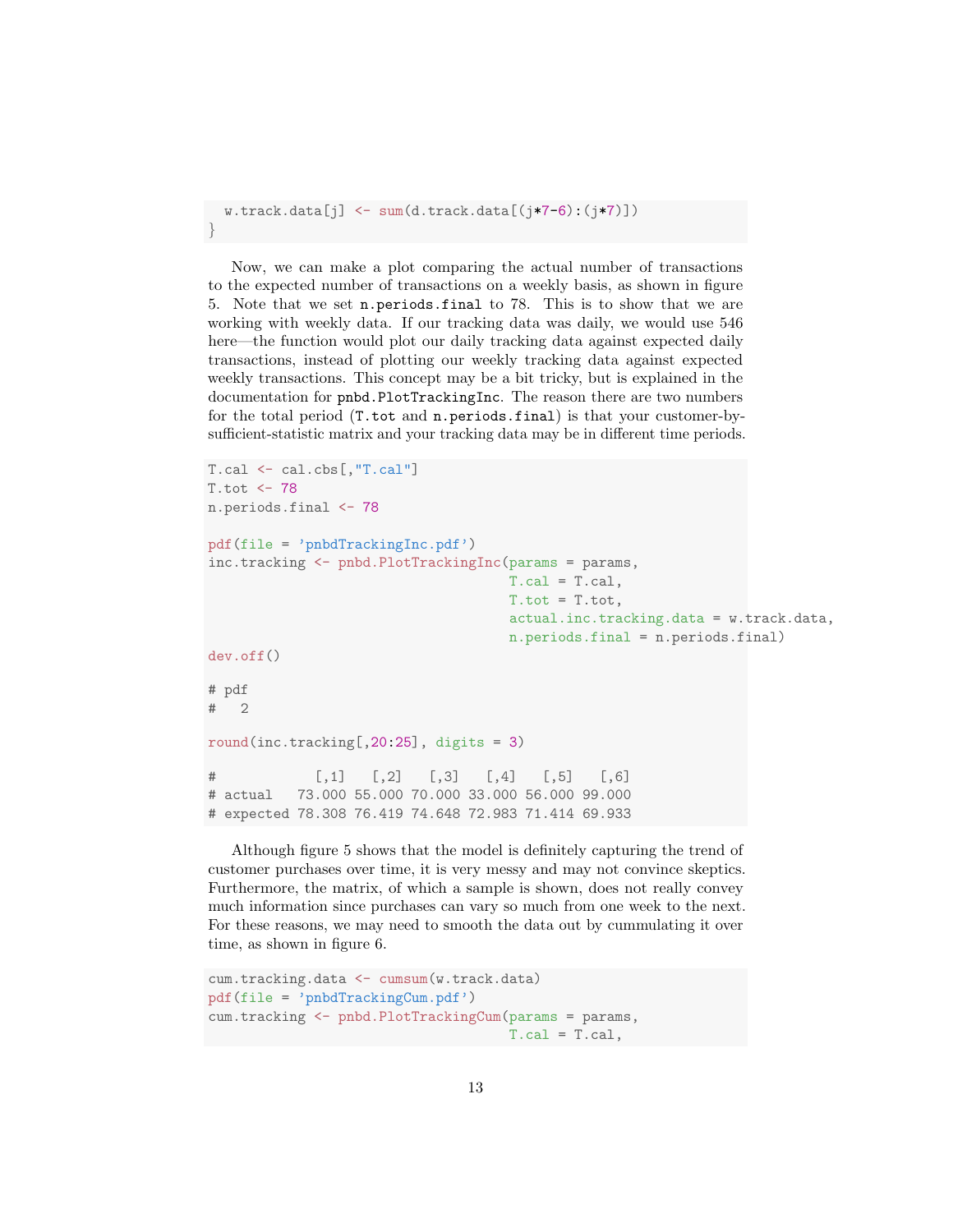

<span id="page-13-0"></span>Figure 5: Actual vs. expected incremental purchasing behaviour.

```
T.tot = T.tot,actual.cu.tracking.data = cum.tracking.data,
                                 n.periods.final = n.periods.final)
dev.off()
# pdf
# 2
round(cum.tracking[, 20:25], digits = 3)
# [,1] [,2] [,3] [,4] [,5] [,6]
# actual 1359.000 1414.000 1484.000 1517.000 1573.00 1672.000
# expected 1308.856 1385.275 1459.923 1532.906 1604.32 1674.253
```
## 4 BG/NBD

The BG/NBD model, like the Pareto/NBD model, is used for non-contractual situations in which customers can make purchases at any time. It describes the rate at which customers make purchases and the rate at which they drop out with four parameters—allowing for heterogeneity in both. We will walk through the BG/NBD functions provided by the BTYD package using the CDNOW[2](#page-13-1)

<span id="page-13-1"></span><sup>&</sup>lt;sup>2</sup>Provided with the BTYD package and available at [brucehardie.com.](http://www.brucehardie.com) For more details, see the documentation of the cdnowSummary data included in the package.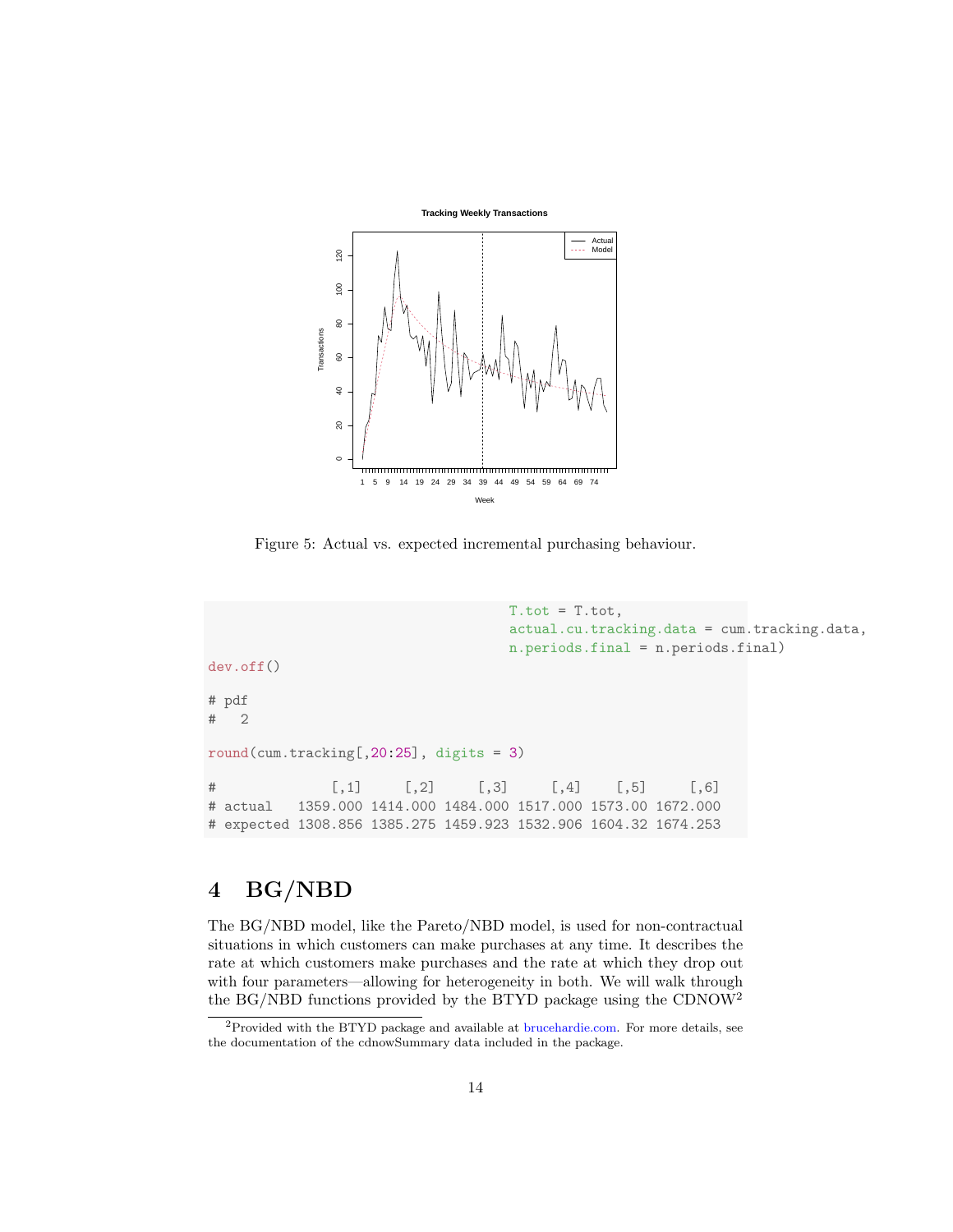

<span id="page-14-0"></span>Figure 6: Actual vs. expected cumulative purchasing behaviour.

dataset. As shown by figure [7,](#page-15-0) the BG/NBD model describes this dataset quite well.

#### 4.1 Data Preparation

The data required to estimate BG/NBD model parameters is surprisingly little. The customer-by-customer approach of the model is retained, but we need only three pieces of information for every person: how many transactions they made in the calibration period (frequency), the time of their last transaction (recency), and the total time for which they were observed. This is the same as what is needed for the Pareto/NBD model. Indeed, if you have read the data preparation section for the Pareto/NBD model, you can safely skip over this section and move to the section on Parameter Estimation.

A customer-by-sufficient-statistic matrix, as used by the BTYD package, is simply a matrix with a row for every customer and a column for each of the above-mentioned statistics.

You may find yourself with the data available as an event log. This is a data structure which contains a row for every transaction, with a customer identifier, date of purchase, and (optionally) the amount of the transaction. dc.ReadLines is a function to convert an event log in a comma-delimited file to an data frame in R—you could use another function such as read.csv or read.table if desired, but dc.ReadLines simplifies things by only reading the data you require and giving the output appropriate column names. In the example below, we create an event log from the file "cdnowElog.csv", which has customer IDs in the second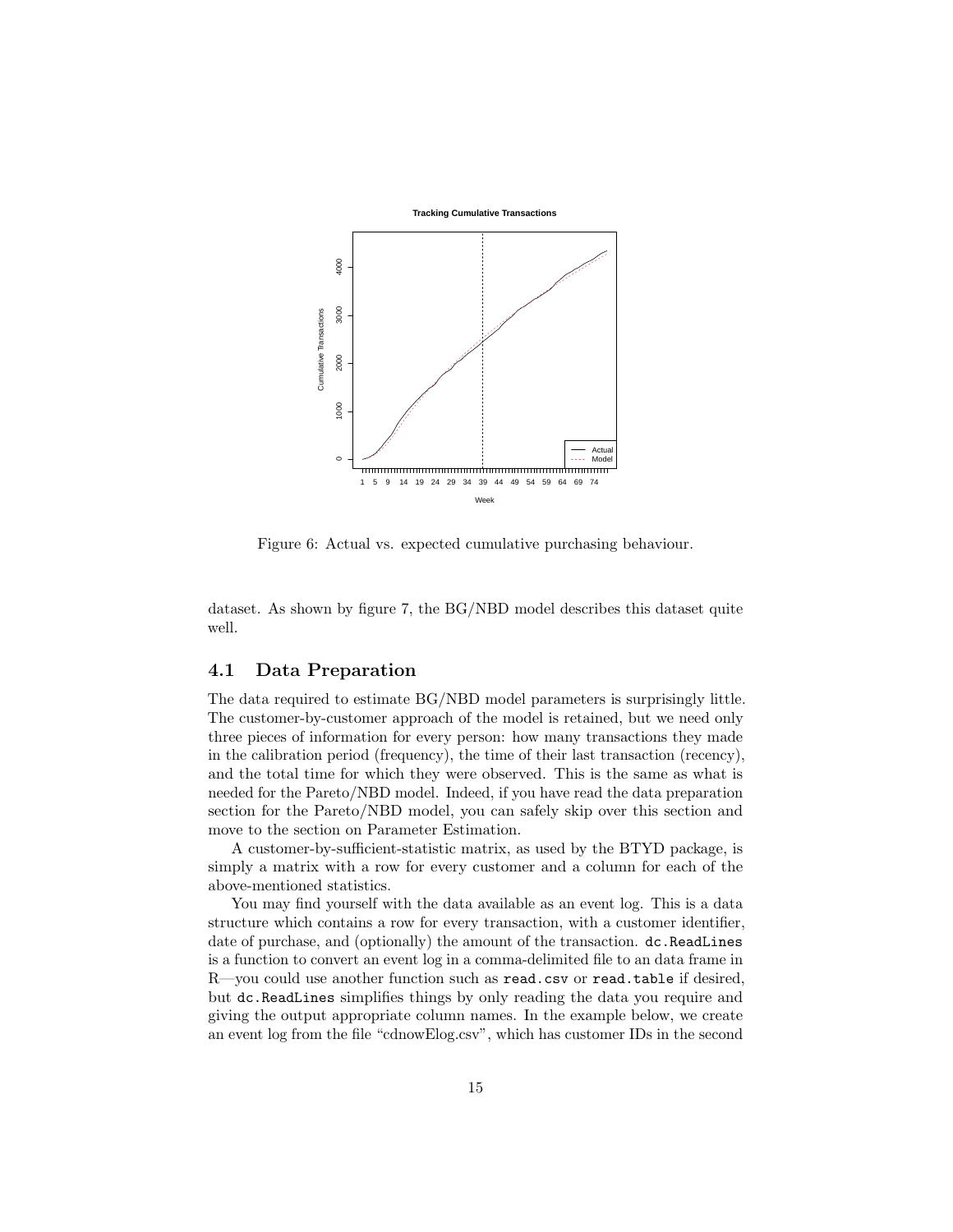



<span id="page-15-0"></span>Figure 7: Calibration period fit of BG/NBD model to CDNOW dataset.

column, dates in the third column and sales numbers in the fifth column.

```
cdnowElog <- system.file("data/cdnowElog.csv", package = "BTYD")
elog <- dc.ReadLines(cdnowElog, cust.idx = 2,
                    date.idx = 3, sales.idx = 5)
elog[1:3,]
# cust date sales
# 1 1 19970101 29.33
# 2 1 19970118 29.73
# 3 1 19970802 14.96
```
Note the formatting of the dates in the output above. dc.Readlines saves dates as characters, exactly as they appeared in the original comma-delimited file. For many of the data-conversion functions in BTYD, however, dates need to be compared to each other—and unless your years/months/days happen to be in the right order, you probably want them to be sorted chronologically and not alphabetically. Therefore, we convert the dates in the event log to R Date objects:

```
elog$date <- as.Date(elog$date, "%Y%m%d");
elog[1:3,]
# cust date sales
```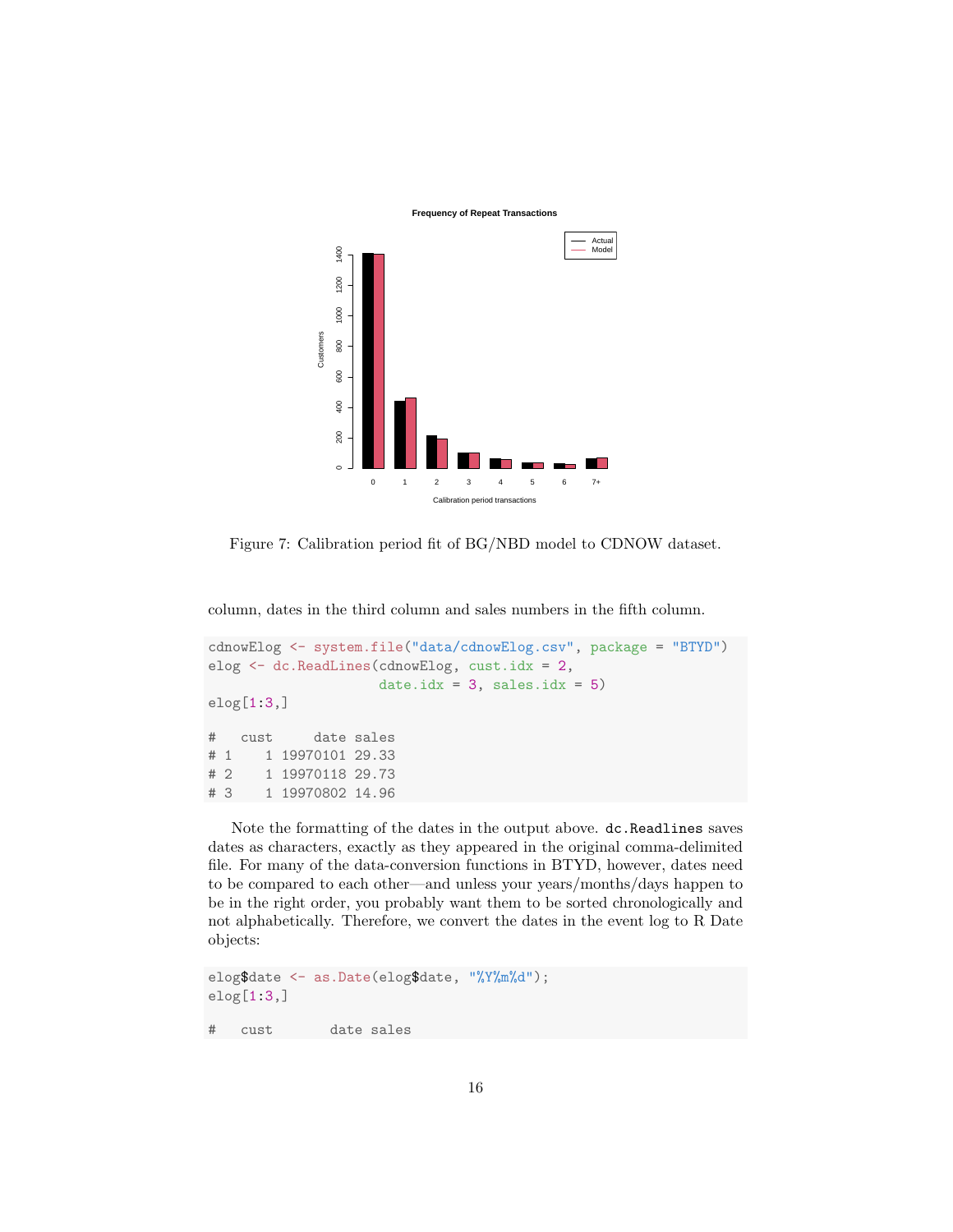| #1 |  | 1 1997-01-01 29.33 |  |
|----|--|--------------------|--|
| #2 |  | 1 1997-01-18 29.73 |  |
| #3 |  | 1 1997-08-02 14.96 |  |

Our event log now has dates in the right format, but a bit more cleaning needs to be done. Transaction-flow models, such as the BG/NBD, is concerned with inter-purchase time. Since our timing information is only accurate to the day, we should merge all transactions that occurred on the same day. For this, we use dc.MergeTransactionsOnSameDate. This function returns an event log with only one transaction per customer per day, with the total sum of their spending for that day as the sales number.

elog <- dc.MergeTransactionsOnSameDate(elog);

To validate that the model works, we need to divide the data up into a calibration period and a holdout period. This is relatively simple with either an event log or a customer-by-time matrix, which we are going to create soon. I am going to use 30 September 1997 as the cutoff date, as this point (39 weeks) divides the dataset in half. The reason for doing this split now will become evident when we are building a customer-by-sufficient-statistic matrix from the customer-by-time matrix—it requires a last transaction date, and we want to make sure that last transaction date is the last date in the calibration period and not in the total period.

```
end.of.cal.period <- as.Date("1997-09-30")
elog.cal <- elog[which(elog$date <= end.of.cal.period), ]
```
The final cleanup step is a very important one. In the calibration period, the BG/NBD model is generally concerned with repeat transactions—that is, the first transaction is ignored. This is convenient for firms using the model in practice, since it is easier to keep track of all customers who have made at least one transaction (as opposed to trying to account for those who have not made any transactions at all). The one problem with simply getting rid of customers' first transactions is the following: We have to keep track of a "time zero" as a point of reference for recency and total time observed. For this reason, we use dc.SplitUpElogForRepeatTrans, which returns a filtered event log (\$repeat.trans.elog) as well as saving important information about each customer (\$cust.data).

```
split.data <- dc.SplitUpElogForRepeatTrans(elog.cal);
clean.elog <- split.data$repeat.trans.elog;
```
The next step is to create a customer-by-time matrix. This is simply a matrix with a row for each customer and a column for each date. There are several different options for creating these matrices: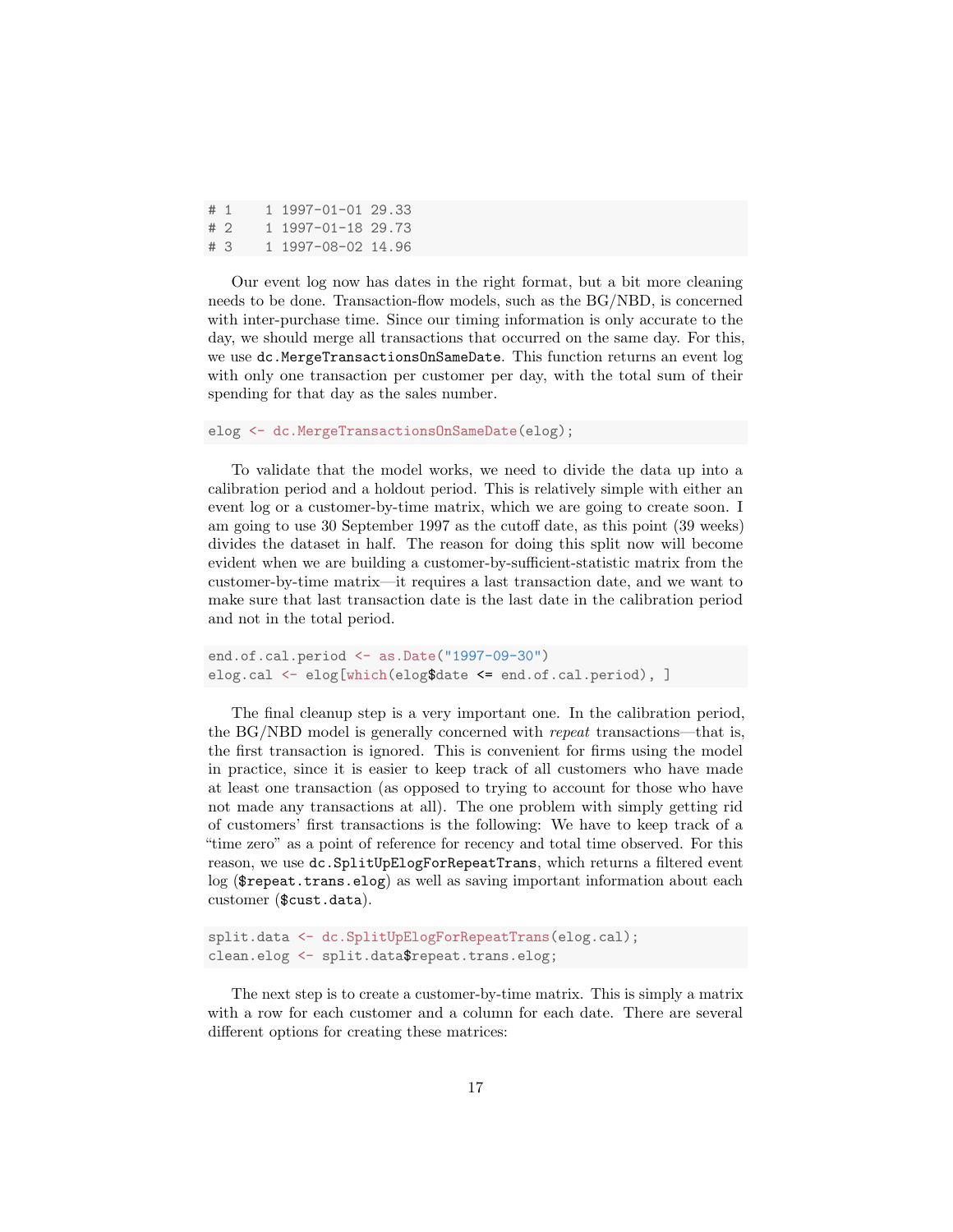- Frequency—each matrix entry will contain the number of transactions made by that customer on that day. Use dc.CreateFreqCBT. If you have already used dc.MergeTransactionsOnSameDate, this will simply be a reach customer-by-time matrix.
- Reach—each matrix entry will contain a 1 if the customer made any transactions on that day, and 0 otherwise. Use dc.CreateReachCBT.
- Spend—each matrix entry will contain the amount spent by that customer on that day. Use dc.CreateSpendCBT. You can set whether to use total spend for each day or average spend for each day by changing the is.avg.spend parameter. In most cases, leaving is.avg.spend as FALSE is appropriate.

```
freq.cbt <- dc.CreateFreqCBT(clean.elog);
freq.cbt[1:3,1:5]
# date
# cust 1997-01-08 1997-01-09 1997-01-10 1997-01-11 1997-01-12
# 1 0 0 0 0 0
# 2 0 0 0 0 0
# 6 0 0 0 1 0
```
There are two things to note from the output above:

- 1. Customers 3, 4, and 5 appear to be missing, and in fact they are. They did not make any repeat transactions and were removed when we used dc.SplitUpElogForRepeatTrans. Do not worry though—we will get them back into the data when we use dc.MergeCustomers (soon).
- 2. The columns start on January 8—this is because we removed all the first transactions (and nobody made 2 transactions withing the first week).

We have a small problem now—since we have deleted all the first transactions, the frequency customer-by-time matrix does not have any of the customers who made zero repeat transactions. These customers are still important; in fact, in most datasets, more customers make zero repeat transactions than any other number. Solving the problem is reasonably simple: we create a customer-by-time matrix using all transactions, and then merge the filtered CBT with this total CBT (using data from the filtered CBT and customer IDs from the total CBT).

```
tot.cbt <- dc.CreateFreqCBT(elog)
cal.cbt <- dc.MergeCustomers(tot.cbt, freq.cbt)
```
From the calibration period customer-by-time matrix (and a bit of additional information we saved earlier), we can finally create the customer-bysufficient-statistic matrix described earlier. The function we are going to use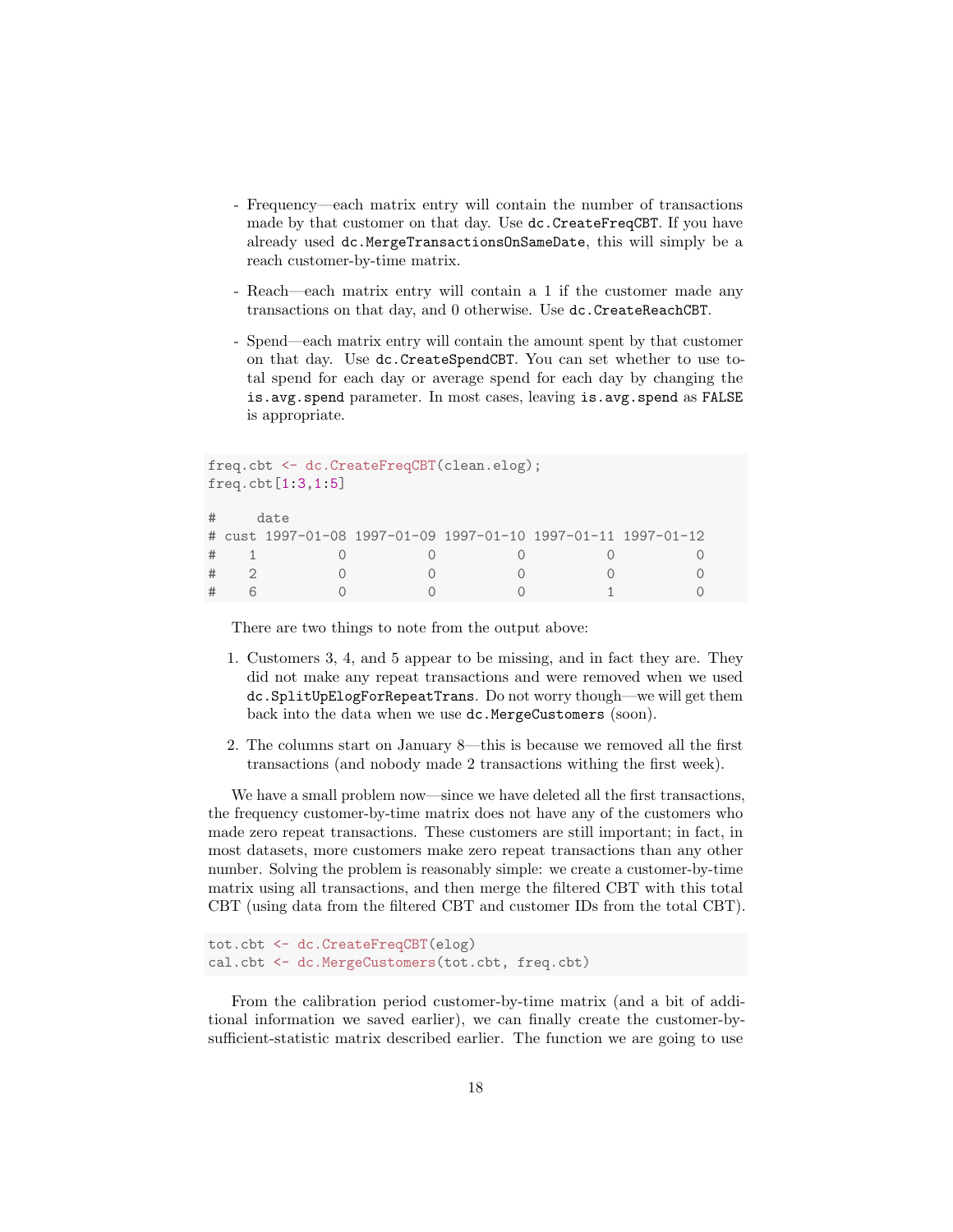is dc.BuildCBSFromCBTAndDates, which requires a customer-by-time matrix, starting and ending dates for each customer, and the time of the end of the calibration period. It also requires a time period to use—in this case, we are choosing to use weeks. If we chose days instead, for example, the recency and total time observed columns in the customer-by-sufficient-statistic matrix would have gone up to 273 instead of 39, but it would be the same data in the end. This function could also be used for the holdout period by setting cbt.is.during.cal.period to FALSE. There are slight differences when this function is used for the holdout period—it requires different input dates (simply the start and end of the holdout period) and does not return a recency (which has little value in the holdout period).

```
birth.periods <- split.data$cust.data$birth.per
last.dates <- split.data$cust.data$last.date
cal.cbs.dates <- data.frame(birth.periods, last.dates,
                            end.of.cal.period)
cal.cbs <- dc.BuildCBSFromCBTAndDates(cal.cbt, cal.cbs.dates,
                                      per="week")
```
You'll be glad to hear that, for the process described above, the package contains a single function to do everything for you: dc.ElogToCbsCbt. However, it is good to be aware of the process above, as you might want to make small changes for different situations—for example, you may not want to remove customers' initial transactions, or your data may be available as a customer-bytime matrix and not as an event log. For most standard situations, however, dc.ElogToCbsCbt will do. Reading about its parameters and output in the package documentation will help you to understand the function well enough to use it for most purposes.

#### 4.2 Parameter Estimation

Now that we have the data in the correct format, we can estimate model parameters. To estimate parameters, we use bgnbd.EstimateParameters, which requires a calibration period customer-by-sufficient-statistic matrix and (optionally) starting parameters.  $(1,3,1,3)$  is used as default starting parameters if none are provided as these values tend to provide good convergence across data sets. The function which is maximized is bgnbd.cbs.LL, which returns the log-likelihood of a given set of parameters for a customer-by-sufficient-statistic matrix. Below, we start with relatively uninformative starting values:

```
params <- bgnbd.EstimateParameters(cal.cbs);
params
# p1 p2 p3 p4
# 0.2425982 4.4136842 0.7929899 2.4261667
```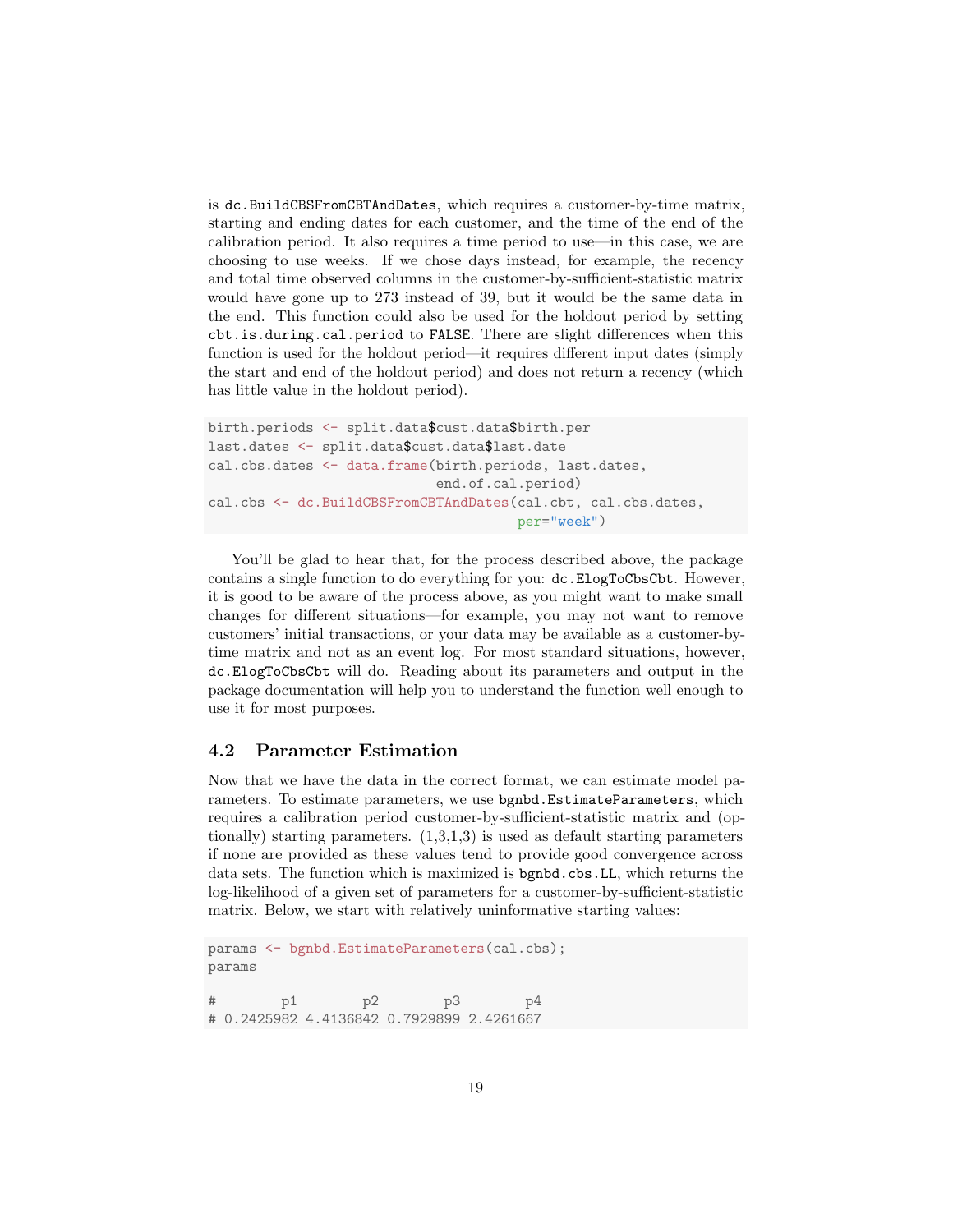```
LL <- bgnbd.cbs.LL(params, cal.cbs);
LL
# [1] -9582.429
```
As with any optimization, we should not be satisfied with the first output we get. Let's run it a couple more times, with its own output as a starting point, to see if it converges:

```
p.matrix <- c(params, LL);
for (i \text{ in } 1:2)params <- bgnbd.EstimateParameters(cal.cbs, params);
LL <- bgnbd.cbs.LL(params, cal.cbs);
p.matrix.row <- c(params, LL);
p.matrix <- rbind(p.matrix, p.matrix.row);
}
colnames(p.matrix) \leq c("r", "alpha", "a", "b", "LL");
rownames(p.matrix) \leftarrow 1:3;
p.matrix;
# r alpha a b LL
# 1 0.2425982 4.413684 0.7929899 2.426167 -9582.429
# 2 0.2425965 4.413685 0.7929888 2.426166 -9582.429
# 3 0.2425967 4.413659 0.7929869 2.426164 -9582.429
```
This estimation does converge. I am not going to demonstrate it here, but it is always a good idea to test the estimation function from several starting points.

Now that we have the parameters, the BTYD package provides functions to interpret them. As we know, r and alpha describe the gamma mixing distribution of the NBD transaction process. We can see this gamma distribution in figure [8,](#page-20-0) plotted using bgnbd.PlotTransactionRateHeterogeneity(params). We also know that a and b describe the beta mixing distribution of the beta geometric dropout probabilities. We can see this beta distribution in figure [9,](#page-20-1) plotted using bgnbd.PlotDropoutHeterogeneity(params).

From these, we can already tell something about our customers: they are more likely to have low values for their individual poisson transaction process parameters, and more likely to have low values for their individual geometric dropout probability parameters.

## 4.3 Individual Level Estimations

Now that we have parameters for the population, we can make estimations for customers on the individual level.

First, we can estimate the number of transactions we expect a newly acquired customer to make in a given time period. Let's say, for example, that we are interested in the number of repeat transactions a newly acquired customer will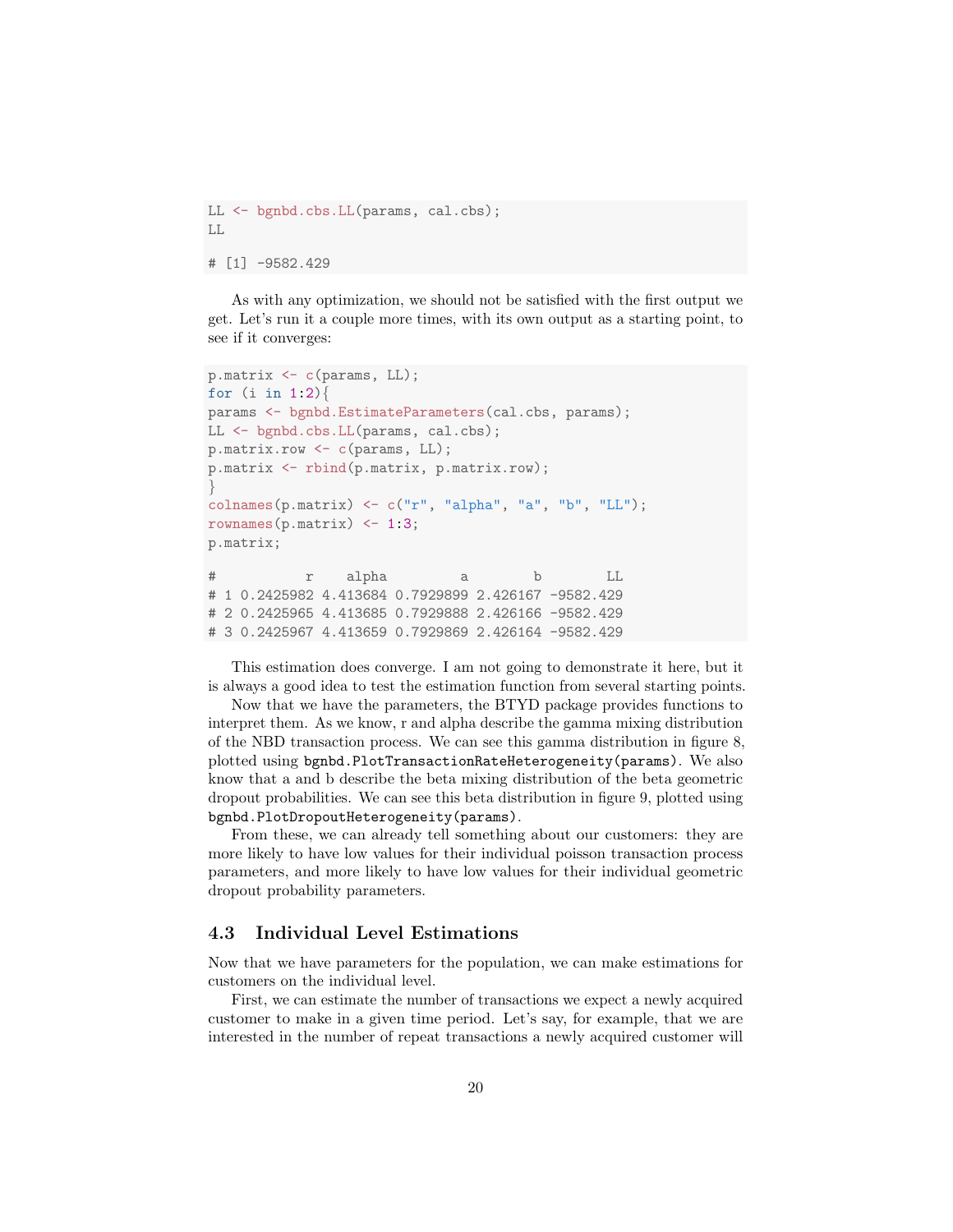

<span id="page-20-0"></span>Figure 8: Transaction rate heterogeneity of estimated parameters.



<span id="page-20-1"></span>Figure 9: Dropout probability heterogeneity of estimated parameters.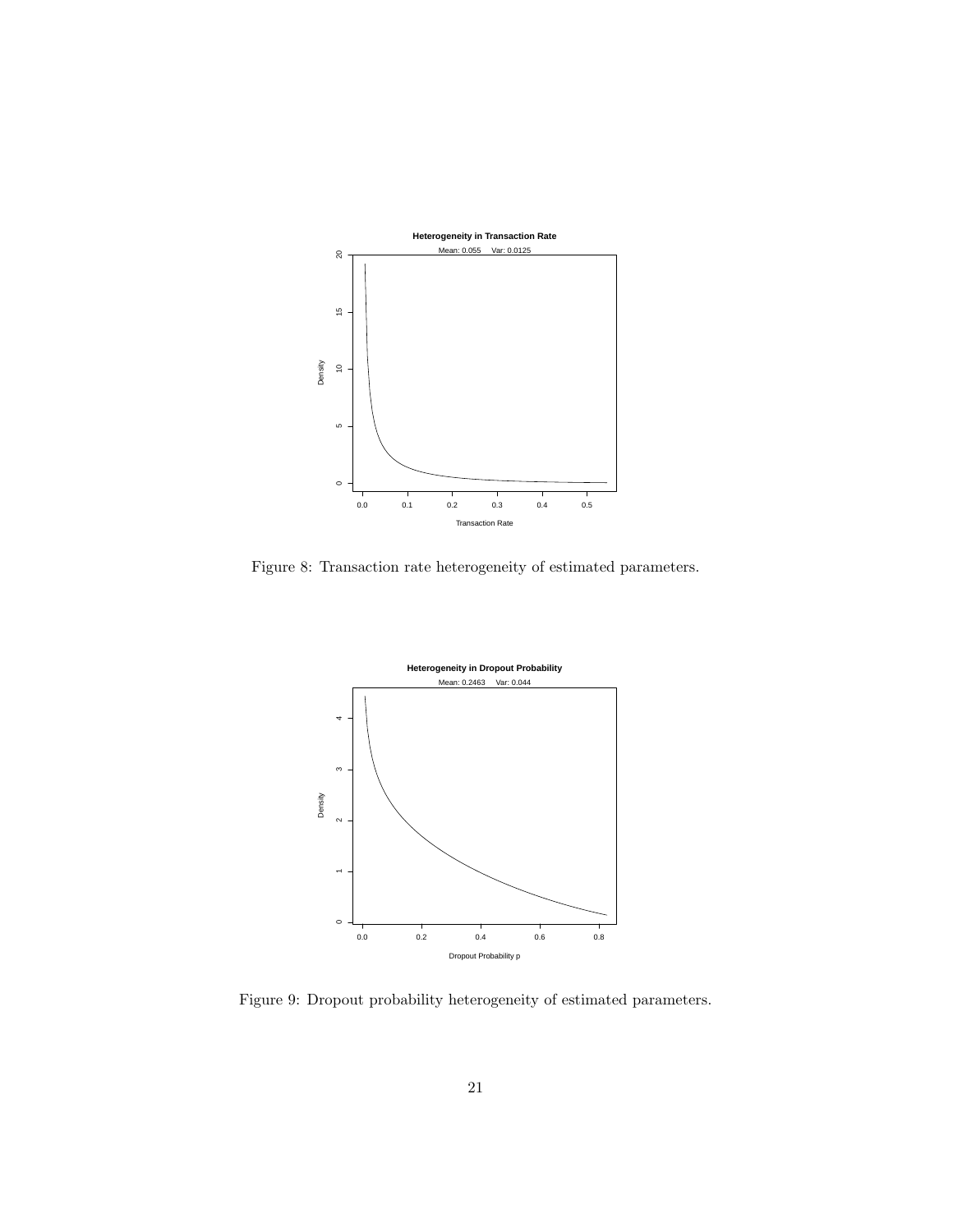make in a time period of one year. Note that we use 52 weeks to represent one year, not 12 months, 365 days, or 1 year. This is because our parameters were estimated using weekly data.

```
bgnbd.Expectation(params, t=52);
# p3
# 1.444004
```
We can also obtain expected characteristics for a specific customer, conditional on their purchasing behavior during the calibration period. The first of these is bgnbd.ConditionalExpectedTransactions, which gives the number of transactions we expect a customer to make in the holdout period. The second is bgnbd.PAlive, which gives the probability that a customer is still alive at the end of the calibration period. As above, the time periods used depend on which time period was used to estimate the parameters.

```
cal.cbs["1516",]
# x t.x T.cal
# 26.00000 30.85714 31.00000
x \leftarrow \text{cal.} \text{obs}['1516", "x"]t.x <- cal.cbs["1516", "t.x"]
T.cal <- cal.cbs["1516", "T.cal"]
bgnbd.ConditionalExpectedTransactions(params, T.star = 52,
                                     x, t.x, T.cal)
# p3
# 25.75659
bgnbd.PAlive(params, x, t.x, T.cal)
# p3
# 0.9688523
```
There is one more point to note here—using the conditional expectation function, we can see the "increasing frequency paradox" in action:

```
for (i in seq(10, 25, 5)){
  cond.expectation <- bgnbd.ConditionalExpectedTransactions(
                        params, T.star = 52, x = i,
                        t.x = 20, T.ca1 = 39)cat ("x:", i, "\t Expectation:", cond.expectation, fill = TRUE)
}
# x: 10 Expectation: 0.3474606
```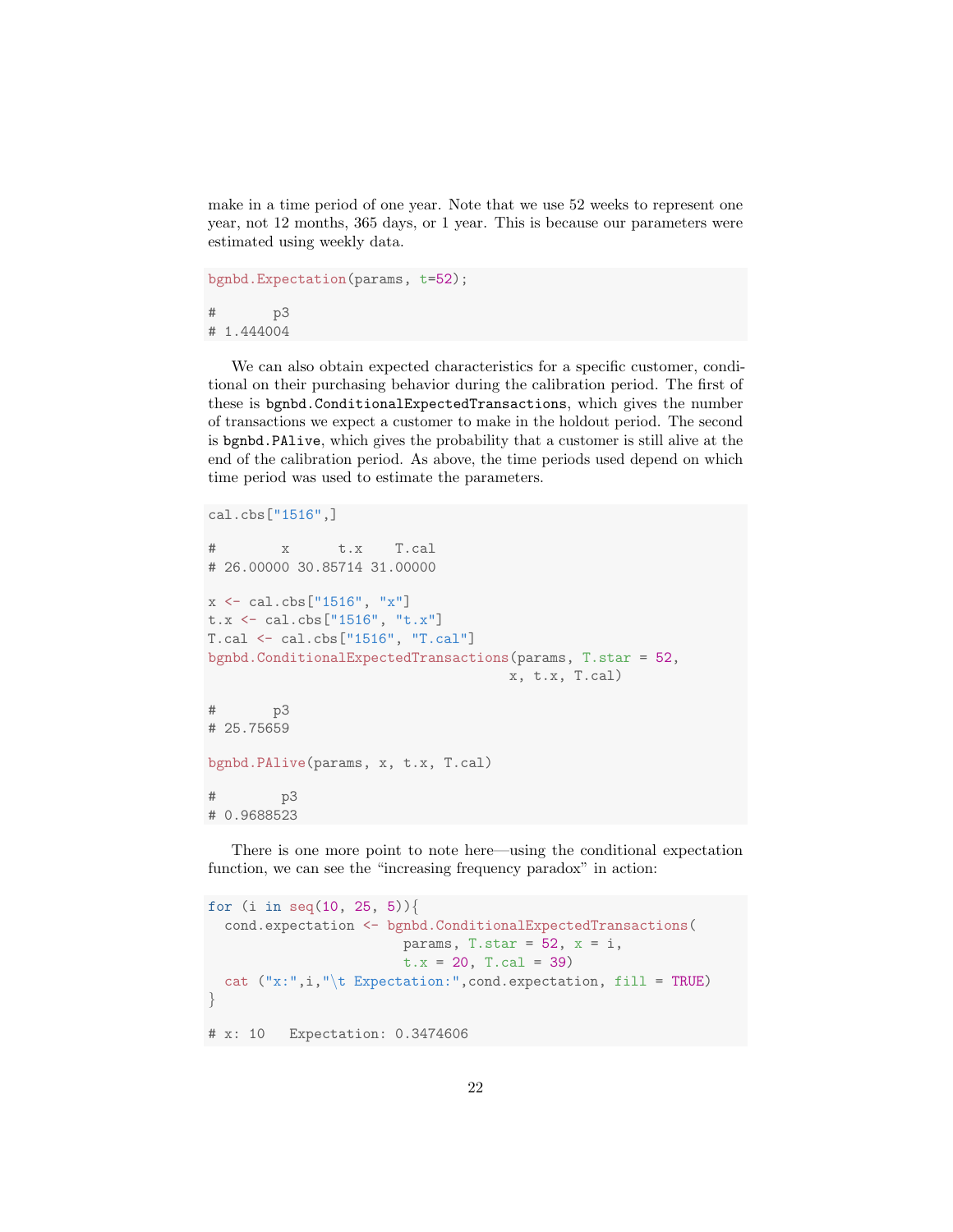# x: 15 Expectation: 0.04283391 # x: 20 Expectation: 0.004158973 # x: 25 Expectation: 0.0003583685

## 4.4 Plotting/ Goodness-of-fit

We would like to be able to do more than make inferences about individual customers. The BTYD package provides functions to plot expected customer behavior against actual customer behaviour in the both the calibration and holdout periods.

The first such function is the obvious starting point: a comparison of actual and expected frequencies within the calibration period. This is figure [7,](#page-15-0) which was generated using the following code:

bgnbd.PlotFrequencyInCalibration(params, cal.cbs, 7)

This function obviously needs to be able to generate expected data (from estimated parameters) and requires the actual data (the calibration period customer-by-sufficient-statistic). It also requires another number, called the censor number. The histogram that is plotted is right-censored; after a certain number, all frequencies are binned together. The number provided as a censor number determines where the data is cut off.

Unfortunately, the only thing we can tell from comparing calibration period frequencies is that the fit between our model and the data isn't awful. We need to verify that the fit of the model holds into the holdout period. Firstly, however, we are are going to need to get information for holdout period. dc.ElogToCbsCbt produces both a calibration period customer-by-sufficient-statistic matrix and a holdout period customer-by-sufficient-statistic matrix, which could be combined in order to find the number of transactions each customer made in the holdout period. However, since we did not use dc.ElogToCbsCbt, I am going to get the information directly from the event log. Note that I subtract the number of repeat transactions in the calibration period from the total number of transactions. We remove the initial transactions first as we are not concerned with them.

```
elog <- dc.SplitUpElogForRepeatTrans(elog)$repeat.trans.elog;
x.start \leftarrow rep(0, nrow(cal.cbs));cal.cbs <- cbind(cal.cbs, x.star);
elog.custs <- elog$cust;
for (i in 1:nrow(cal.cbs)){
  current.cust <- rownames(cal.cbs)[i]
 tot.cust.trans <- length(which(elog.custs == current.cust))
  cal.trans <- cal.cbs[i, "x"]
  cal.cbs[i, "x.star"] <- tot.cust.trans - cal.trans
}
cal.obs[1:3.]
```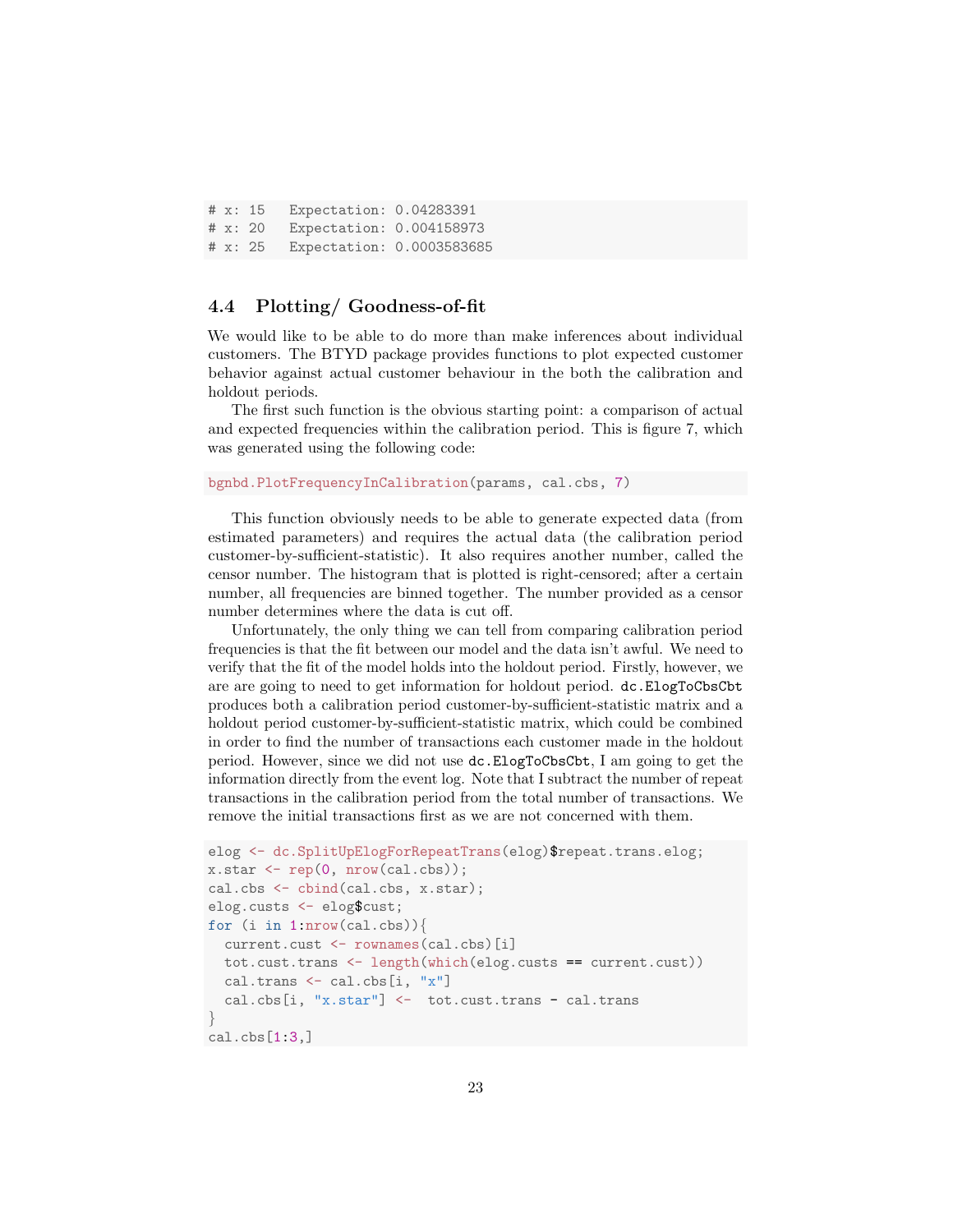# x t.x T.cal x.star # 1 2 30.428571 38.85714 1 # 2 1 1.714286 38.85714 0 # 3 0 0.000000 38.85714 0

Now we can see how well our model does in the holdout period. Figure [10](#page-24-0) shows the output produced by the code below. It divides the customers up into bins according to calibration period frequencies and plots actual and conditional expected holdout period frequencies for these bins.

```
T.star <- 39 # length of the holdout period
censor \leq -7 # This censor serves the same purpose described above
x.star <- cal.cbs[,"x.star"]
pdf(file = 'bgnbdCondExpComp.pdf')
comp <- bgnbd.PlotFreqVsConditionalExpectedFrequency(params, T.star,
                                          cal.cbs, x.star, censor)
dev.off()
# pdf
# 2
rownames(comp) <- c("act", "exp", "bin")
comp
# freq.0 freq.1 freq.2 freq.3 freq.4 freq.5
# act 0.2367116 0.6970387 1.392523 1.560000 2.532258 2.947368
# exp 0.2250893 0.5231364 1.044126 1.520256 2.163824 2.653789
# bin 1411.0000000 439.0000000 214.000000 100.000000 62.000000 38.000000
# freq.6 freq.7+
# act 3.862069 6.359375
# exp 3.503957 6.157036
# bin 29.000000 64.000000
```
As you can see above, the graph also produces a matrix output. Most plotting functions in the BTYD package produce output like this. They are often worth looking at because they contain additional information not presented in the graph—the size of each bin in the graph. In this graph, for example, this information is important because the bin sizes show that the gap at zero means a lot more than the precision at 6 or 7 transactions. Despite this, this graph shows that the model fits the data very well in the holdout period.

Aggregation by calibration period frequency is just one way to do it. BTYD also provides plotting functions which aggregate by several other measures. The other one I will demonstrate here is aggregation by time—how well does our model predict how many transactions will occur in each week?

The first step, once again, is going to be to collect the data we need to compare the model to. The customer-by-time matrix has already collected the data for us by time period; so we'll use that to gather the total transactions per day. Then we convert the daily tracking data to weekly data.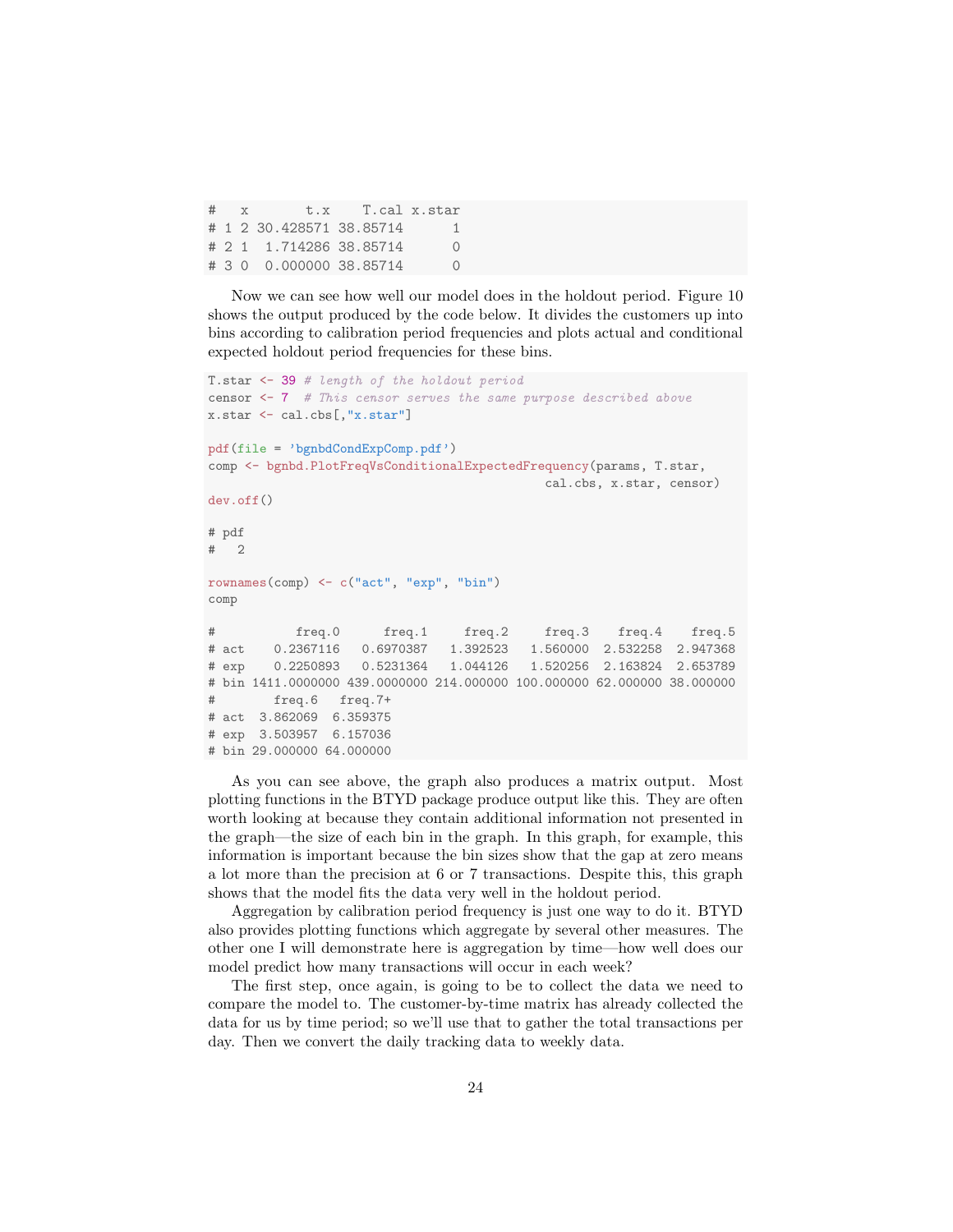

<span id="page-24-0"></span>Figure 10: Actual vs. conditional expected transactions in the holdout period.

```
tot.cbt <- dc.CreateFreqCBT(elog)
# ...Completed Freq CBT
d.track.data \leftarrow \text{rep}(0, 7 * 78)origin <- as.Date("1997-01-01")
for (i in colnames(tot.cbt)){
  date.index <- difftime(as.Date(i), origin) + 1;
  d.track.data[date.index] <- sum(tot.cbt[,i]);
}
w.track.data \leftarrow rep(0, 78)for (j in 1:78){
  w.\text{track.data}[j] \leftarrow \text{sum}(d.\text{track.data}[(j*7-6):(j*7)]}
```
Now, we can make a plot comparing the actual number of transactions to the expected number of transactions on a weekly basis, as shown in figure [11.](#page-25-0) Note that we set n.periods.final to 78. This is to show that we are working with weekly data. If our tracking data was daily, we would use 546 here—the function would plot our daily tracking data against expected daily transactions, instead of plotting our weekly tracking data against expected weekly transactions. This concept may be a bit tricky, but is explained in the documentation for bgnbd.PlotTrackingInc. The reason there are two numbers for the total period (T.tot and n.periods.final) is that your customer-by-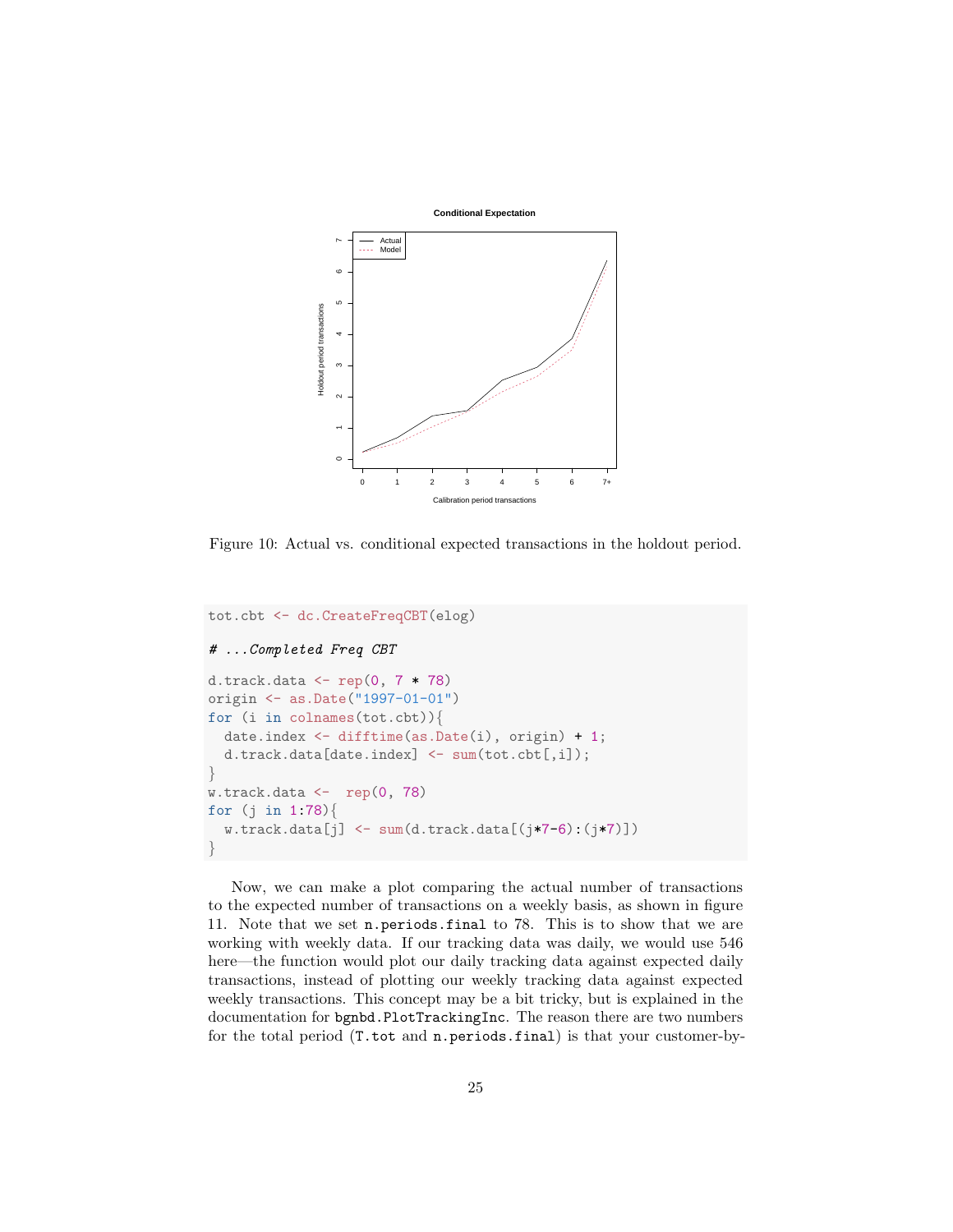

<span id="page-25-0"></span>Figure 11: Actual vs. expected incremental purchasing behaviour.

sufficient-statistic matrix and your tracking data may be in different time periods.

```
T.cal <- cal.cbs[,"T.cal"]
T.tot < -78n.periods.final <- 78
pdf(file = 'bgnbdTrackingInc.pdf')
inc.tracking <- bgnbd.PlotTrackingInc(params,
                                   T.cal,
                                   T.tot,
                                   w.track.data,
                                   n.periods.final,
                                   allHardie)
dev.off()
# pdf
# 2
inc.tracking[,20:25]
# [,1] [,2] [,3] [,4] [,5] [,6]
# actual 73.00000 55.00000 70.00000 33.00000 56.00000 99.00000
# expected 76.86531 74.88843 73.04554 71.32166 69.70412 68.18213
```
Although figure [11](#page-25-0) shows that the model is definitely capturing the trend of customer purchases over time, it is very messy and may not convince skeptics.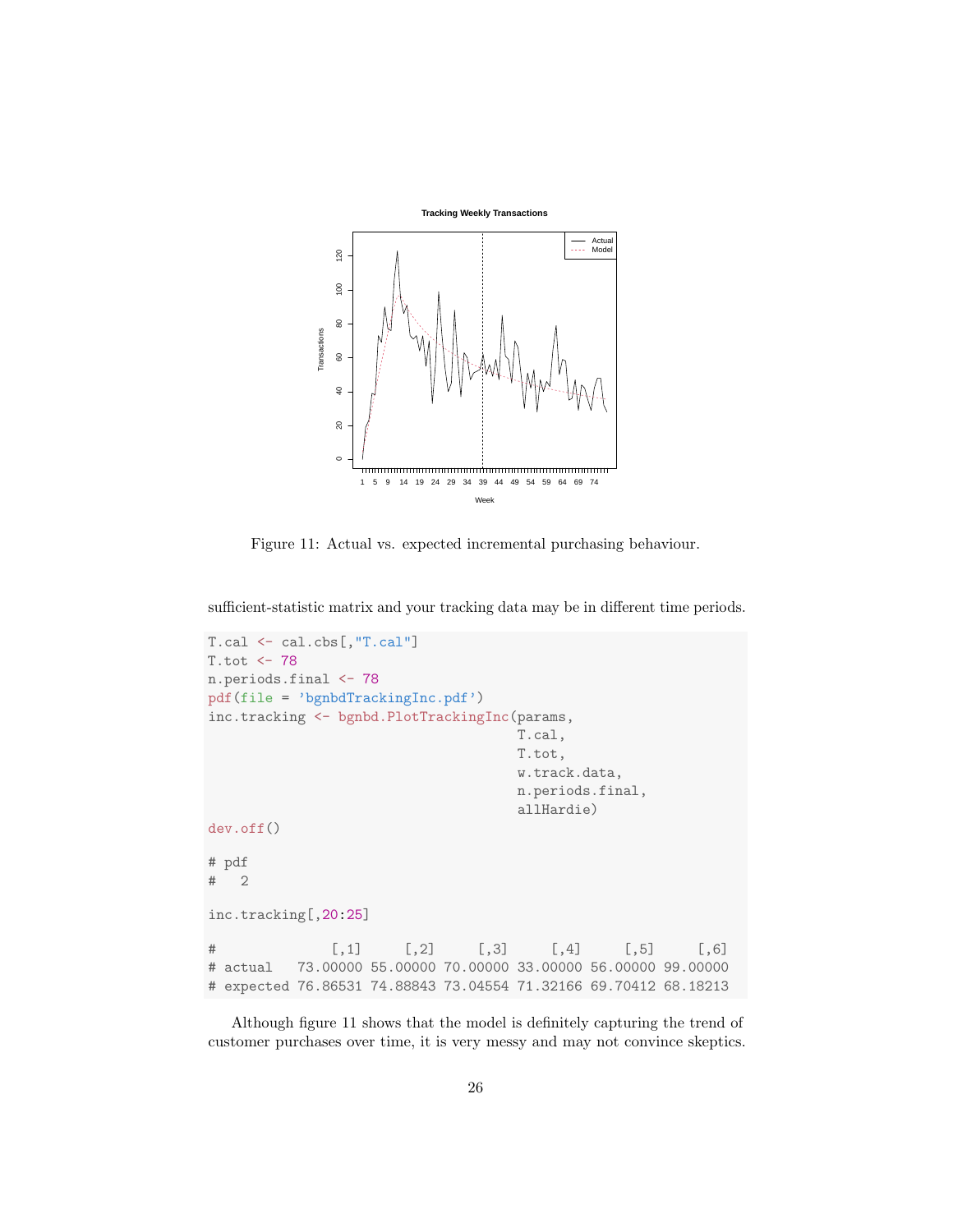

<span id="page-26-0"></span>Figure 12: Actual vs. expected cumulative purchasing behaviour.

Furthermore, the matrix, of which a sample is shown, does not really convey much information since purchases can vary so much from one week to the next. For these reasons, we may need to smooth the data out by cumulating it over time, as shown in Figure [12.](#page-26-0)

```
cum.tracking.data <- cumsum(w.track.data)
pdf(file = 'bgnbdTrackingCum.pdf')
cum.tracking <- bgnbd.PlotTrackingCum(params,
                                   T.cal,
                                   T.tot,
                                   cum.tracking.data,
                                   n.periods.final,
                                   allHardie)
dev.off()
# pdf
# 2
cum.tracking[,20:25]
# [,1] [,2] [,3] [,4] [,5] [,6]
# actual 1359.000 1414.000 1484.000 1517.000 1573.000 1672.0
# expected 1312.458 1387.346 1460.392 1531.713 1601.418 1669.6
```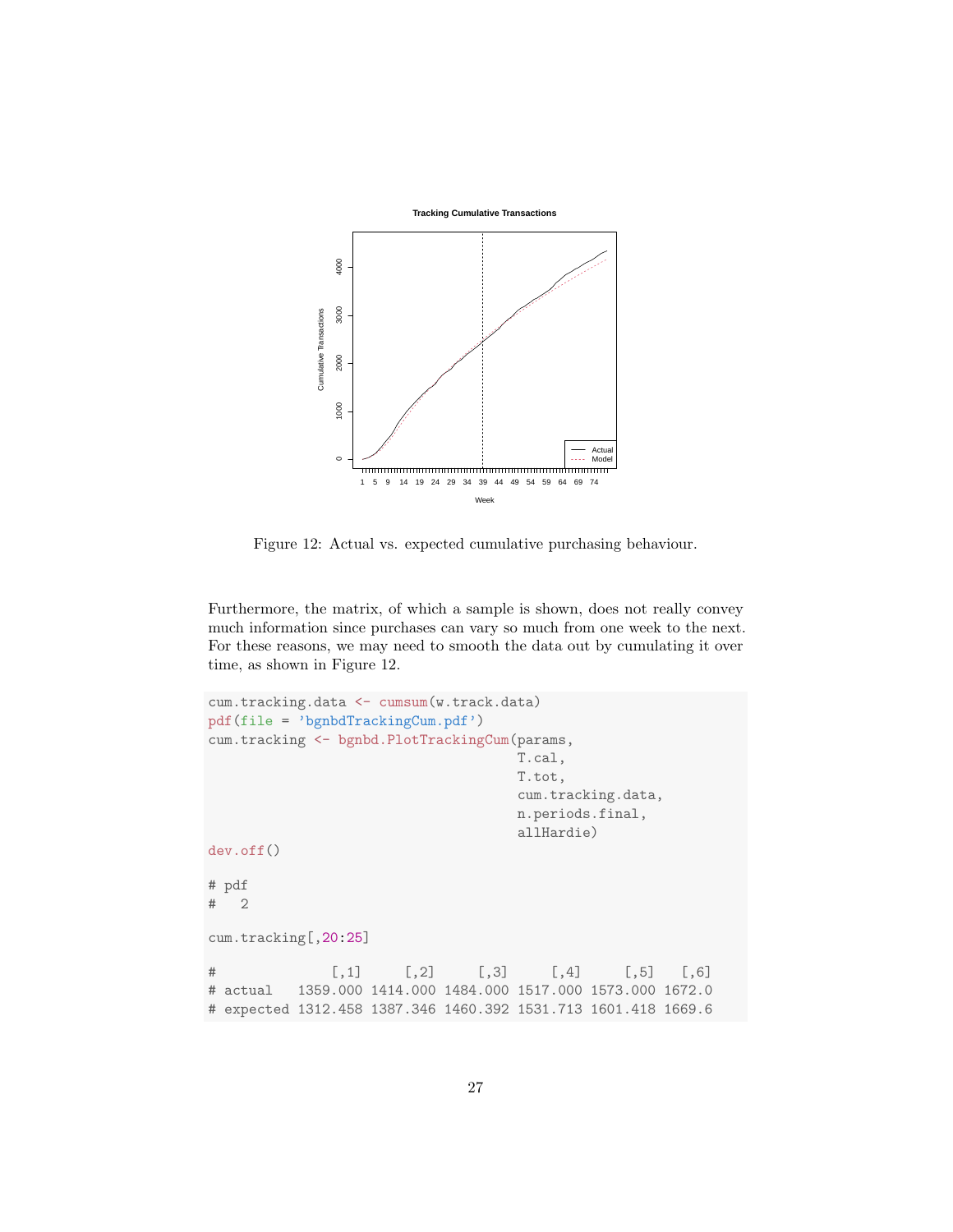

<span id="page-27-0"></span>Figure 13: Calibration period fit of BG/BB model to the donations dataset.

## 5 BG/BB

The BG/BB model is also used for non-contractual settings. In many regards, it is very similar to the Pareto/NBD model—it also uses four parameters to describe a purchasing process and a dropout process. The difference between the models is that the BG/BB is used to describe situations in which customers have discrete transaction opportunities, rather than being able to make transactions at any time. For this section, we will be using donation data presented in Fader et. al. (2010). Figure [13](#page-27-0) shows that this model also fits the right type of data well.

### 5.1 Data Preparation

Luckily, preparing data to be used by the BTYD package BG/BB functions is going to be very easy if you understood how to set up the data for the Pareto/NBD package. The BG/BB model uses exactly the same data as the Pareto/NBD model, but since it is discrete we can go one step further and create a recencyfrequency matrix from our customer-by-sufficient-statistic matrix. We are able to do this because the data is discrete—a recency-frequency matrix consists of a row for every possible calibration period recency/frequency combination, and contains the total number of customers which had that particular combination of recency and frequency. While this is not strictly necessary, it greatly reduces the amount of space required to store the data and makes parameter estimation much faster—for the donation data, for example, there is a reduction from 11,104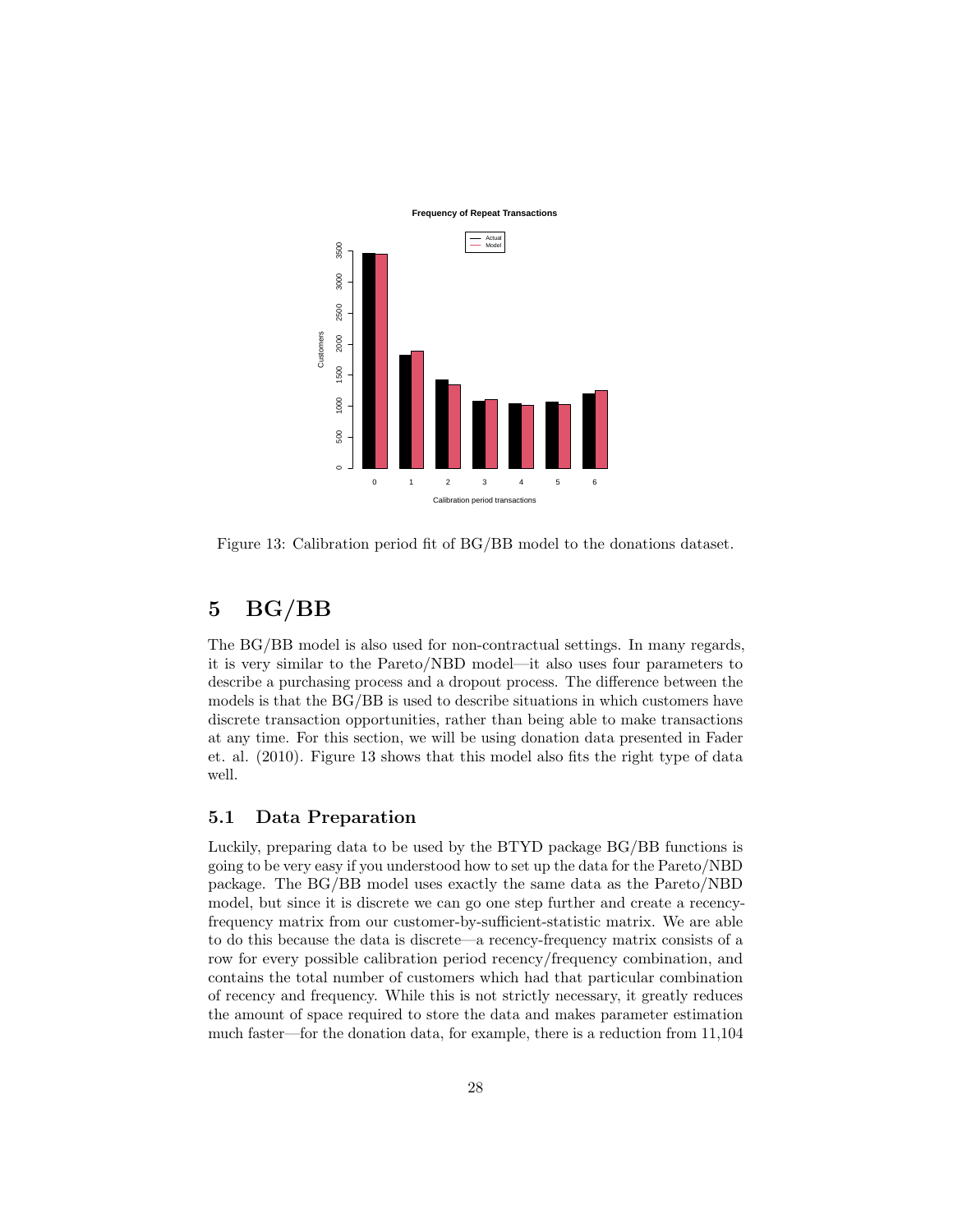rows (number of customers) down to 22.

Since I don't have access to the original event log for the donation data, I am going to demonstrate the data preparation process with simulated data (included in the package):

```
simElog <- system.file("data/discreteSimElog.csv",
                     package = "BTYD")
elog <- dc.ReadLines(simElog, cust.idx = 1, date.idx = 2)
elog[1:3,]
# cust date
# 1 1 1970-01-01
# 2 1 1975-01-01
# 3 1 1977-01-01
elog$date <- as.Date(elog$date, "%Y-%m-%d")
max(elog$date);
# [1] "1983-01-01"
min(elog$date);
# [1] "1970-01-01"
# let's make the calibration period end somewhere in-between
T.cal <- as.Date("1977-01-01")
simData <- dc.ElogToCbsCbt(elog, per="year", T.cal)
cal.cbs <- simData$cal$cbs
freq<- cal.cbs[,"x"]
rec \leq cal.cbs[,"t.x"]
trans.opp <- 7 # transaction opportunities
cal.rf.matrix <- dc.MakeRFmatrixCal(freq, rec, trans.opp)
cal.rf.matrix[1:5,]
# x t.x n.cal custs
# [1,] 0 0 7 2900
# [2,] 1 1 7 933
# [3,] 1 2 7 218
# [4,] 2 2 7 489
# [5,] 1 3 7 95
```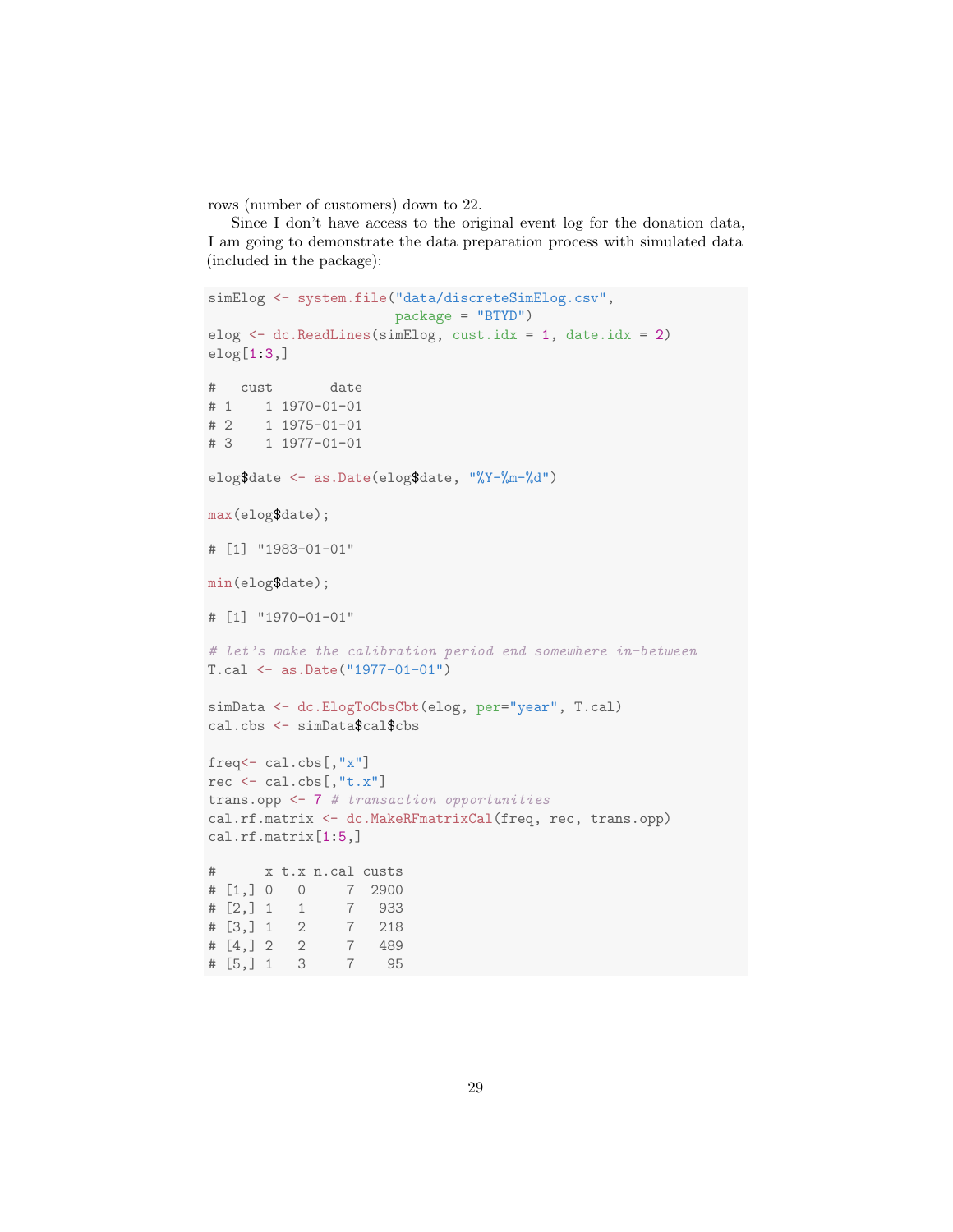## 5.2 Parameter Estimation

Estimating BG/BB parameters is very similar to estimating Pareto/NBD parameters. The same rules apply—we use bgbb.EstimateParameters, which also uses  $(1,1,1,1)$  as default starting parameters. Once again, we should run the estimation several times with its own output as starting parameters, to make sure that our estimation converges. One should also test the estimation from different starting points, but I am not going to do that here.

```
data(donationsSummary);
rf.matrix <- donationsSummary$rf.matrix
params <- bgbb.EstimateParameters(rf.matrix);
LL <- bgbb.rf.matrix.LL(params, rf.matrix);
p.matrix <- c(params, LL);
for (i \text{ in } 1:2)params <- bgbb.EstimateParameters(rf.matrix, params);
LL \leftarrow bgbb.rf.matrix.LL(params, rf.matrix);
p.matrix.row <- c(params, LL);
p.matrix <- rbind(p.matrix, p.matrix.row);
}
colnames(p.matrix) <- c("alpha", "beta", "gamma", "delta", "LL");
rownames(p.matrix) \leftarrow 1:3;
p.matrix;
# alpha beta gamma delta LL
# 1 1.203507 0.7497667 0.6567568 2.783887 -33225.58
# 2 1.203533 0.7497272 0.6567788 2.783812 -33225.58
# 3 1.203528 0.7497260 0.6567808 2.783796 -33225.58
```
The parameter estimation converges very quickly. It is much easier, and faster, to estimate BG/BB parameters than it is to estimate Pareto/NBD parameters, because there are fewer calculations involved.

We can interpret these parameters by plotting the mixing distributions. Alpha and beta describe the beta mixing distribution of the beta-Bernoulli transaction process. We can see the beta distribution with parameters alpha and beta in figure [14,](#page-30-0) plotted using bgbb.PlotTransactionRateHeterogeneity(params). Gamma and Delta describe the beta mixing distribution of the beta-geometric dropout process. We can see the beta distribution with parameters gamma and delta in figure [15,](#page-30-1) plotted using bgbb.PlotDropoutHeterogeneity(params). The story told by these plots describes the type of customers most firms would want—their transaction parameters are more likely to be high, and their dropout parameters are more likely to be low.

## 5.3 Individual Level Estimations

We can estimate the number of transactions we expect a newly acquired customer to make in a given time period, just as with the Pareto/NBD model. For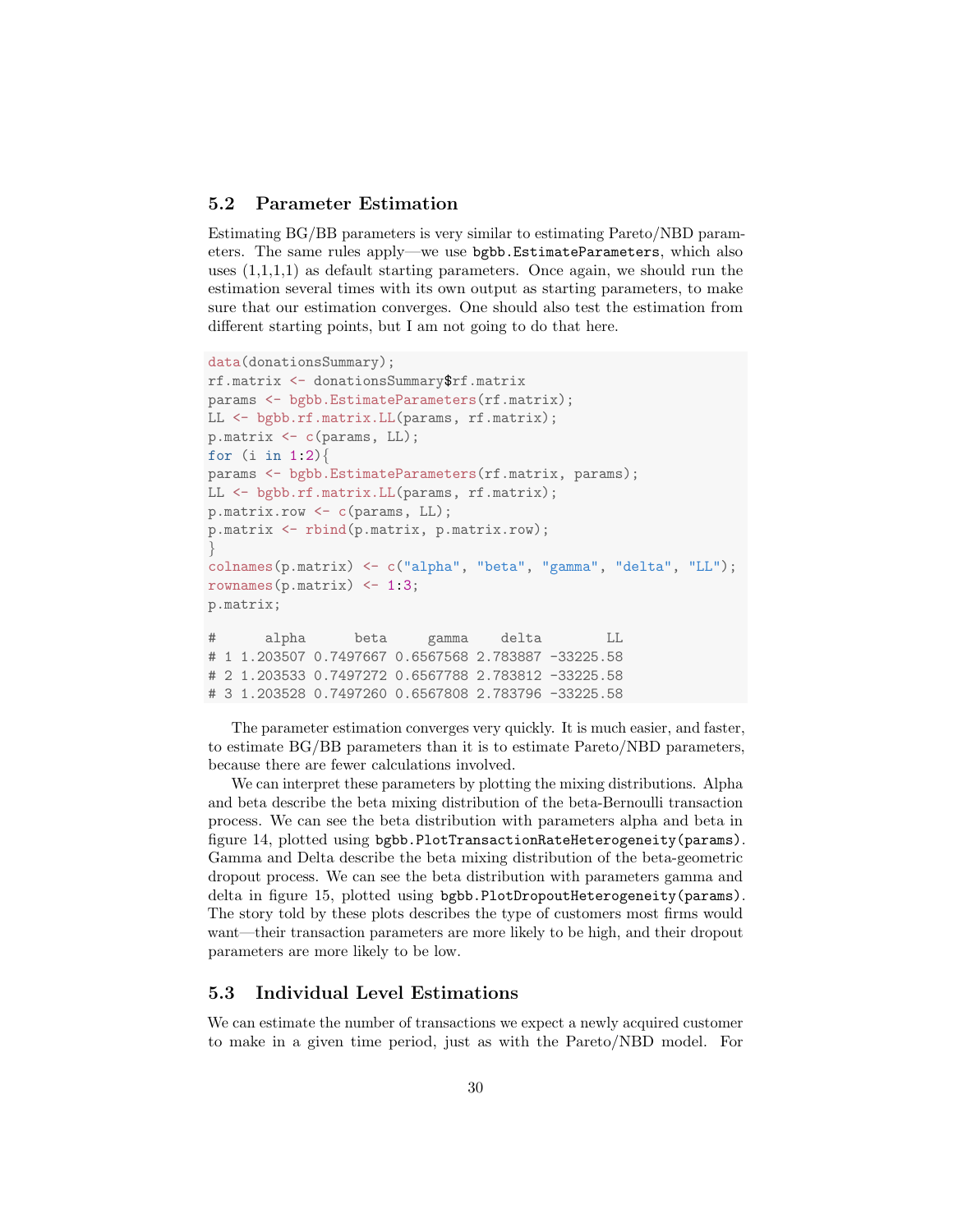

<span id="page-30-0"></span>Figure 14: Transaction rate heterogeneity of estimated parameters.



<span id="page-30-1"></span>Figure 15: Dropout rate heterogeneity of estimated parameters.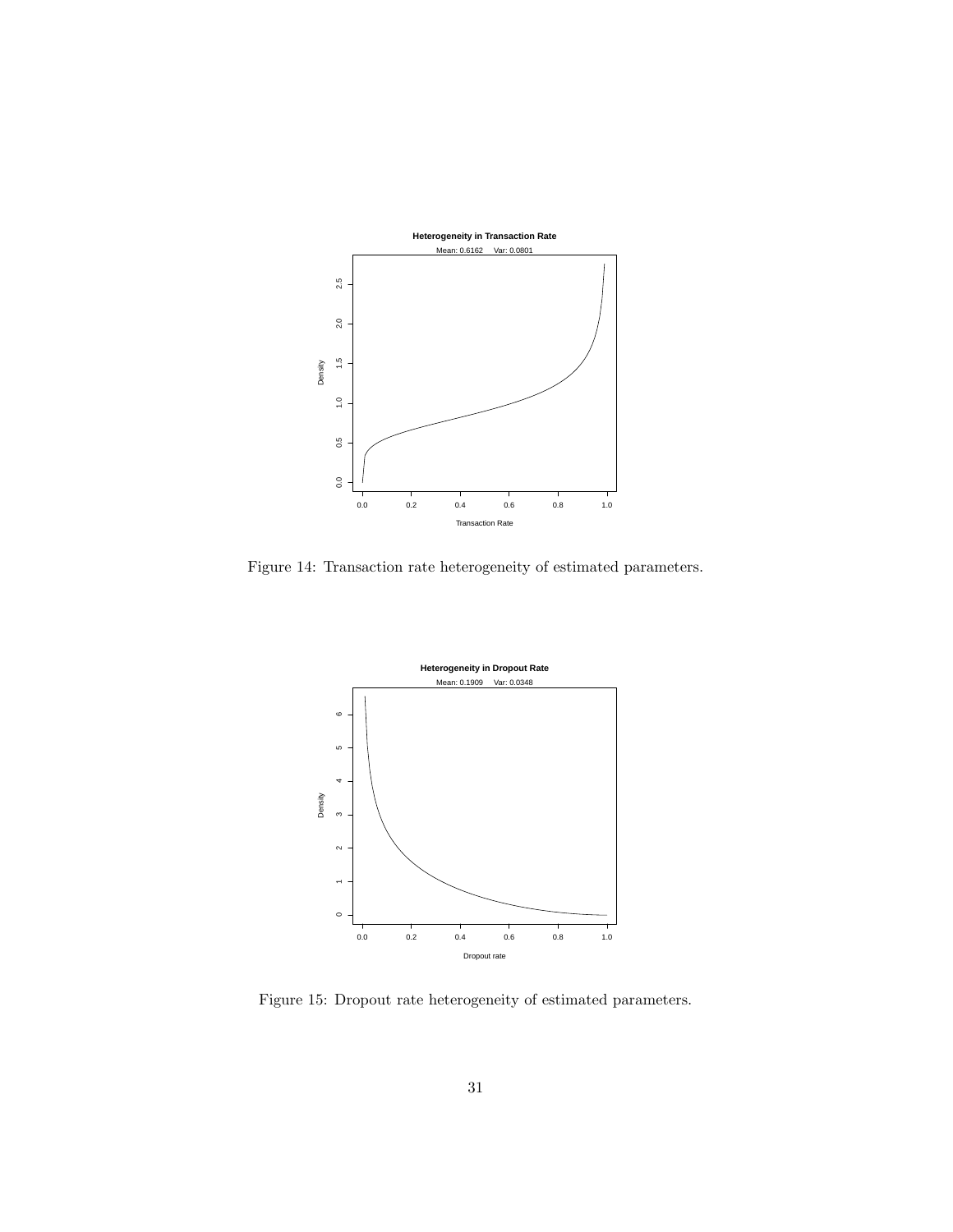this example, let's say we are interested in estimating the number of repeat transactions we expect a newly-acquired customer to make in a period of 10 years. The same rules that we used for Pareto/NBD functions also apply to BG/BB functions: since we used years to estimate the parameters, we stick to years to represent time periods.

```
bgbb.Expectation(params, n=10);
# [1] 3.179805
```
But we want to be able to say something about our existing customers, not just about a hypothetical customer to be acquired in the future. Once again, we use conditional expectations for a holdout period of 10 years. I am going to do this for 2 customers: A, who made 0 transactions in the calibration period; and B, who made 4 transactions in the calibration period, with the last transaction occuring in the 5th year.

```
# customer A
n.cal = 6n.star = 10x = 0t.x = 0bgbb.ConditionalExpectedTransactions(params, n.cal,
                                     n.star, x, t.x)
# [1] 0.1302169
# customer B
x = 4t.x = 5bgbb.ConditionalExpectedTransactions(params, n.cal,
                                     n.star, x, t.x)
# [1] 3.627858
```
As expected, B's conditional expectation is much higher than A's. The point I am trying to make, however, is that there are 3464 A's in this dataset and only 284 B's—you should never ignore the zeroes in these models.

### 5.4 Plotting/ Goodness-of-fit

Figure [1,](#page-1-1) is the first plot to test the goodness-of-fit: a simple calibration period histogram.

```
bgbb.PlotFrequencyInCalibration(params, rf.matrix)
```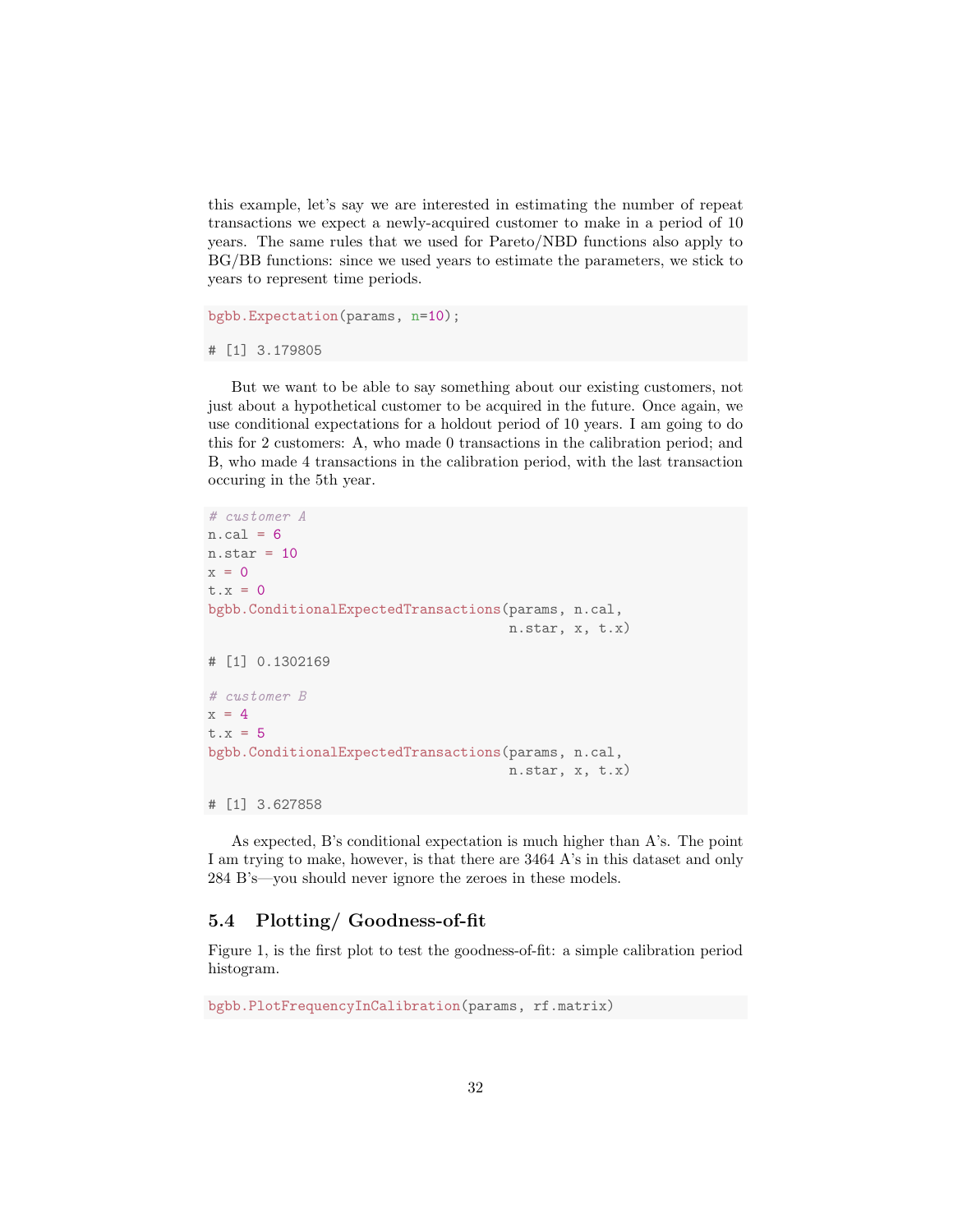As with the equivalent Pareto/NBD plot, keep in mind that this plot is only useful for an initial verification that the fit of the BG/BB model is not terrible.

The next step is to see how well the model performs in the holdout period. When we used  $dc$ . ElogToCbsCbt earlier, we ignored a lot of the data it generated. It is easy to get the holdout period frequencies from that data:

```
holdout.cbs <- simData$holdout$cbs
x.star <- holdout.cbs[,"x.star"]
```
At this point, we can switch from simulated data to the real discrete data (donation data) provided with the package. The holdout period frequencies for the donations data is included in the package. Using this information, we can generate figure [16,](#page-33-0) which compares actual and conditional expected transactions in the holdout period. It bins customers according to calibration period frequencies.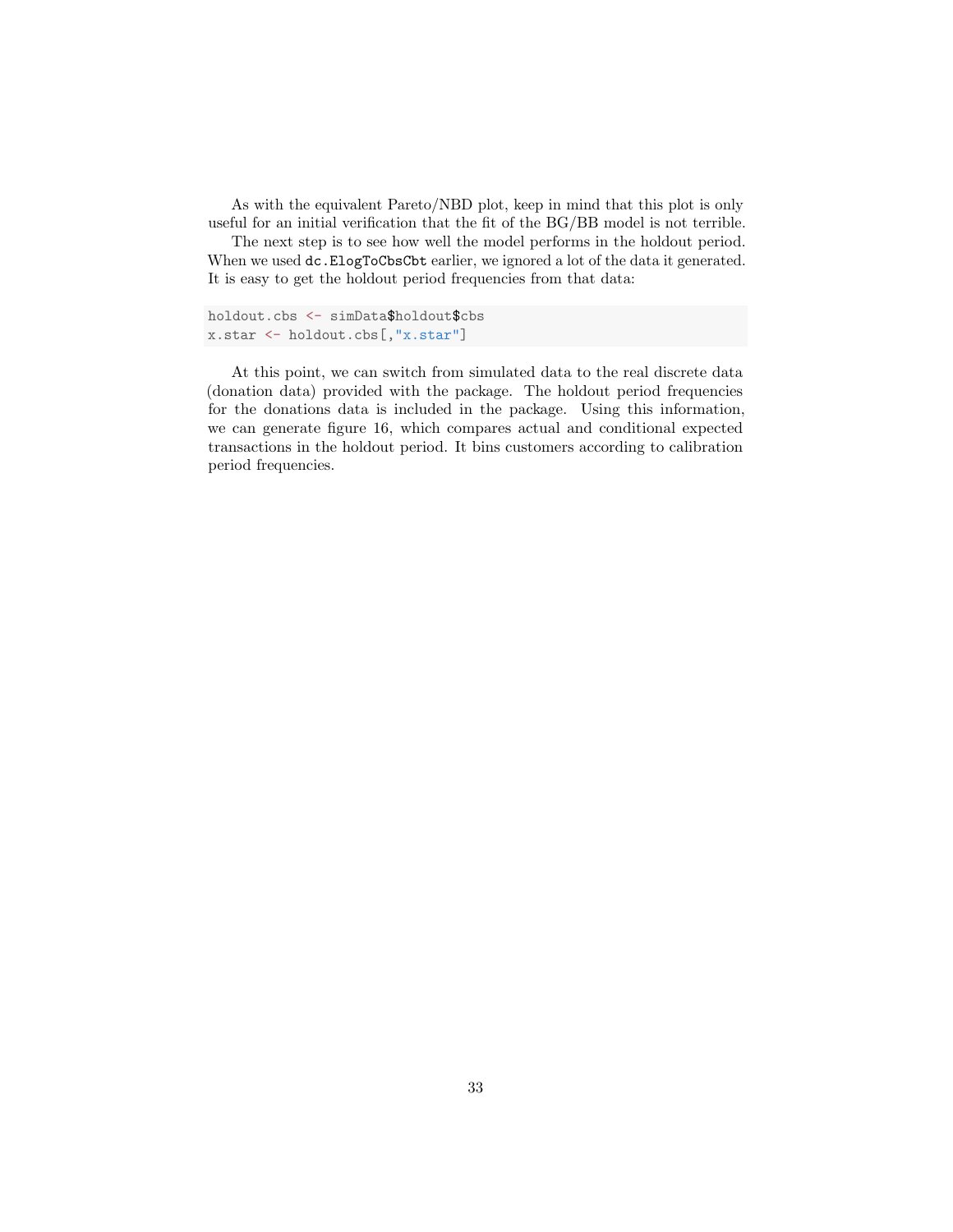

<span id="page-33-0"></span>Figure 16: Actual vs. conditional expected transactions in the holdout period, binned by calibration period frequency.

```
n.star <- 5 # length of the holdout period
x.star <- donationsSummary$x.star
pdf(file = 'bgbbCondExpComp.pdf')
comp <- bgbb.PlotFreqVsConditionalExpectedFrequency(params, n.star,
                                              rf.matrix, x.star)
dev.off()
# pdf
# 2
rownames(comp) <- c("act", "exp", "bin")
comp
# freq.0 freq.1 freq.2 freq.3 freq.4 freq.5
# act 1.743649e-01 0.4328031 0.8125874 1.389862 2.061776 2.642521
# exp 7.286318e-02 0.3248841 0.7089417 1.333666 2.031203 2.784482
# bin 3.464000e+03 1823.0000000 1430.0000000 1085.000000 1036.000000 1063.000000
# freq.6
# act 3.534497
# exp 3.752500
# bin 1203.000000
```
Since the BG/BB model uses discrete data, we can also bin customers by recency. Figure [17](#page-34-0) shows the fit of holdout period frequencies, with customers binned in this manner.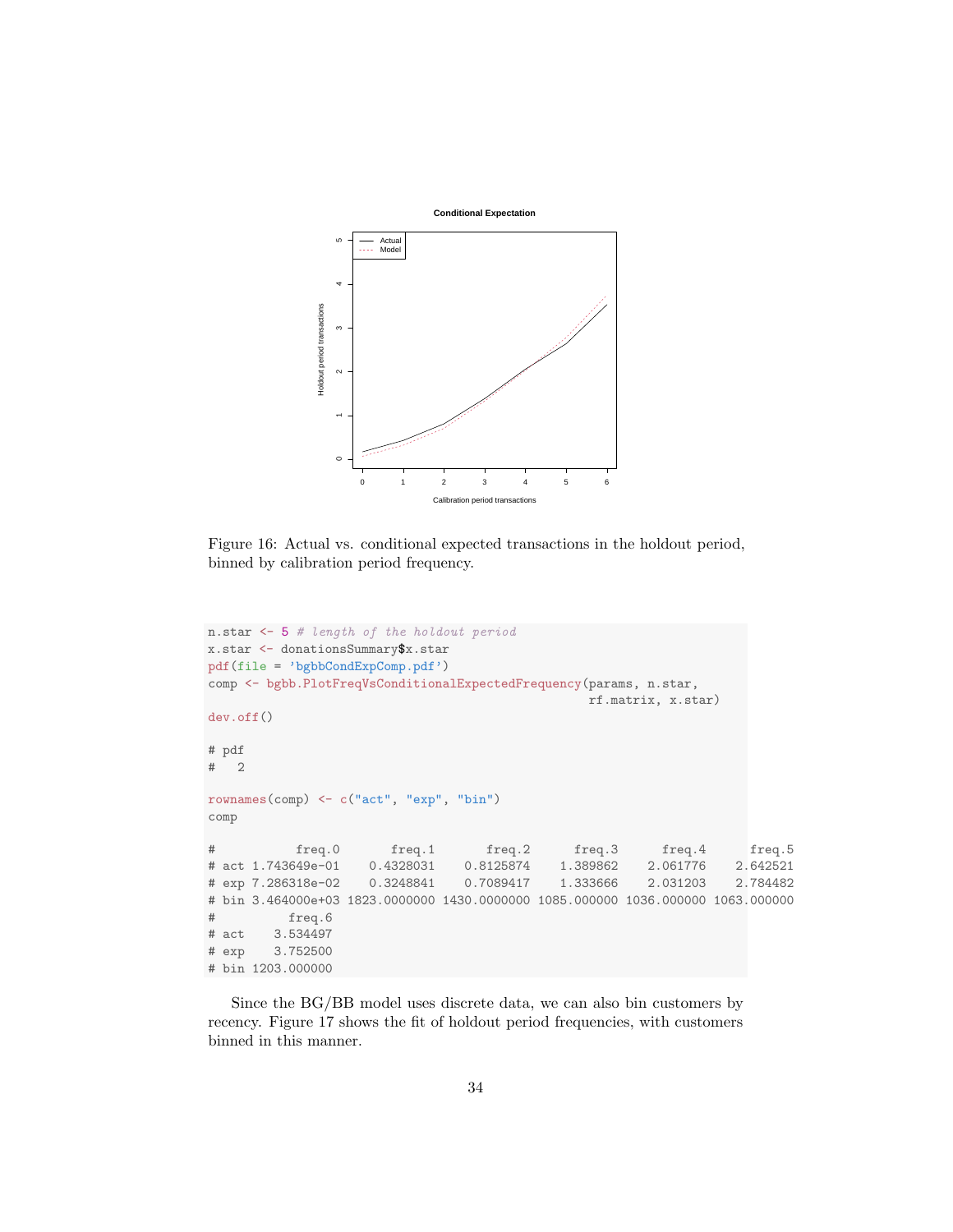**Conditional Expected Transactions by Recency**



<span id="page-34-0"></span>Figure 17: Actual vs. conditional expected transactions in the holdout period, binned by calibration period recency.

```
pdf(file = 'bgbbCondExpCompRec.pdf')
comp <- bgbb.PlotRecVsConditionalExpectedFrequency(params, n.star,
                                            rf.matrix, x.star)
dev.off()
# pdf
# 2
rownames(comp) <- c("act", "exp", "bin")
comp
# rec.0 rec.1 rec.2 rec.3 rec.4 rec.5
# act 1.743649e-01 0.2181485 0.3898876 0.4872521 0.8088685 1.652289
# exp 7.286318e-02 0.0856939 0.1798423 0.4041111 0.8510811 1.726323
# bin 3.464000e+03 1091.0000000 890.0000000 706.0000000 654.0000000 1136.000000
# rec.6
# act 2.946886
# exp 3.027190
# bin 3163.000000
```
Another plotting function provided by the BTYD package is the tracking function—binning the data according to which time period transactions occurred in. Since we do not have the granular data available, we once again cannot get the required data from the event log; however, the process will be exactly the same as described in section [3.4.](#page-9-0) The annual transaction data is provided by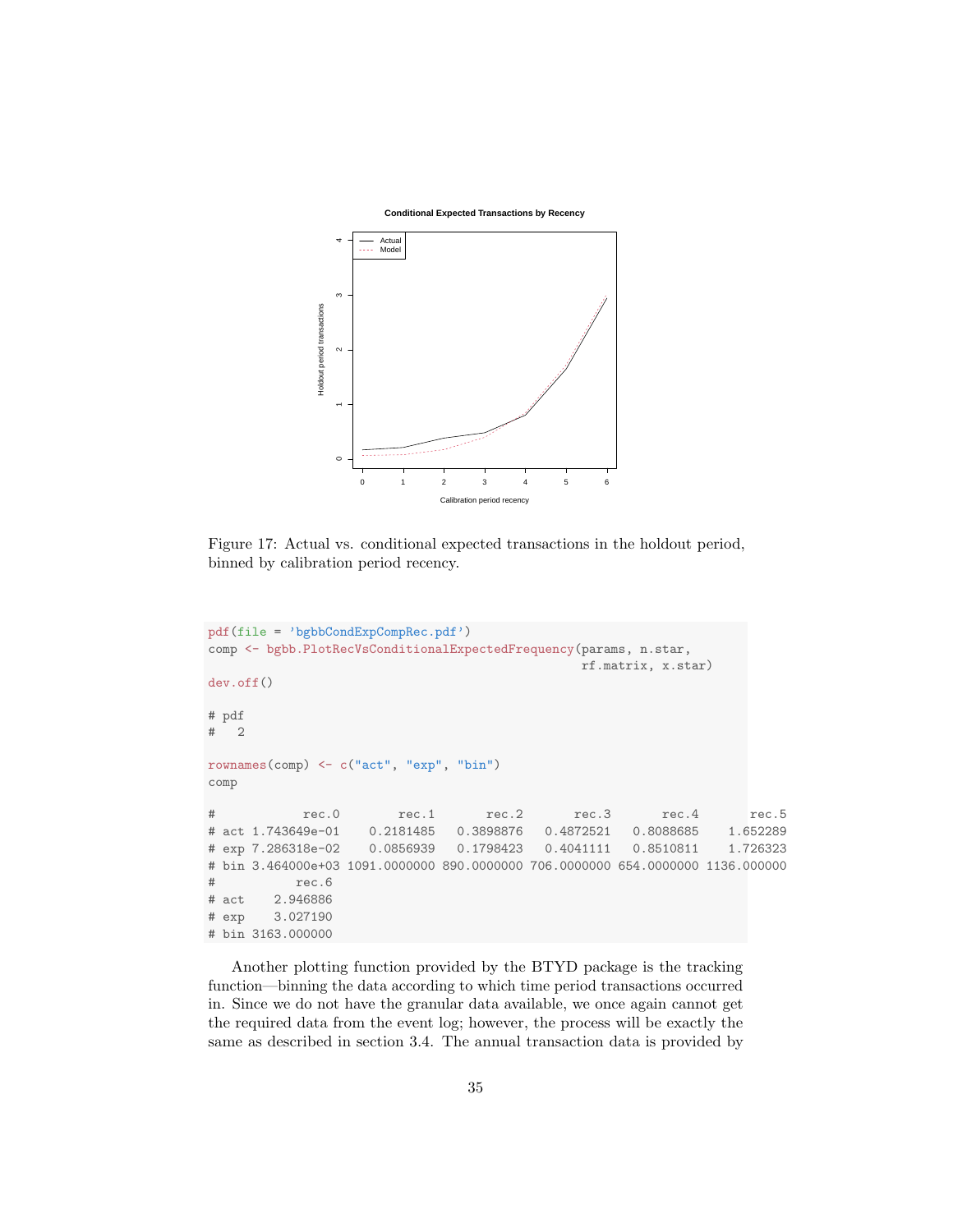

<span id="page-35-0"></span>Figure 18: Actual vs. expected incremental purchasing behaviour.

the package.

```
inc.track.data <- donationsSummary$annual.trans
n.cal < -6xtickmarks <- 1996:2006
pdf(file = 'bgbbTrackingInc.pdf')
inc.tracking <- bgbb.PlotTrackingInc(params, rf.matrix,
                                  inc.track.data,
                                  xticklab = xtickmarks)
dev.off()
# pdf
# 2
rownames(inc.tracking) <- c("act", "exp")
inc.tracking
# [,1] [,2] [,3] [,4] [,5] [,6] [,7] [,8]
# act 5652.000 4674.000 4019.000 3552.000 3555.000 3163.000 3110.000 2938.000
# exp 5535.833 4717.059 4147.621 3724.665 3395.888 3131.647 2913.778 2730.482
# [,9] [,10] [,11]
# act 2703.000 2573.000 1936.000
# exp 2573.731 2437.854 2318.727
```
Figure [18](#page-35-0) shows remarkable fit, but we can smooth it out for a cleaner graph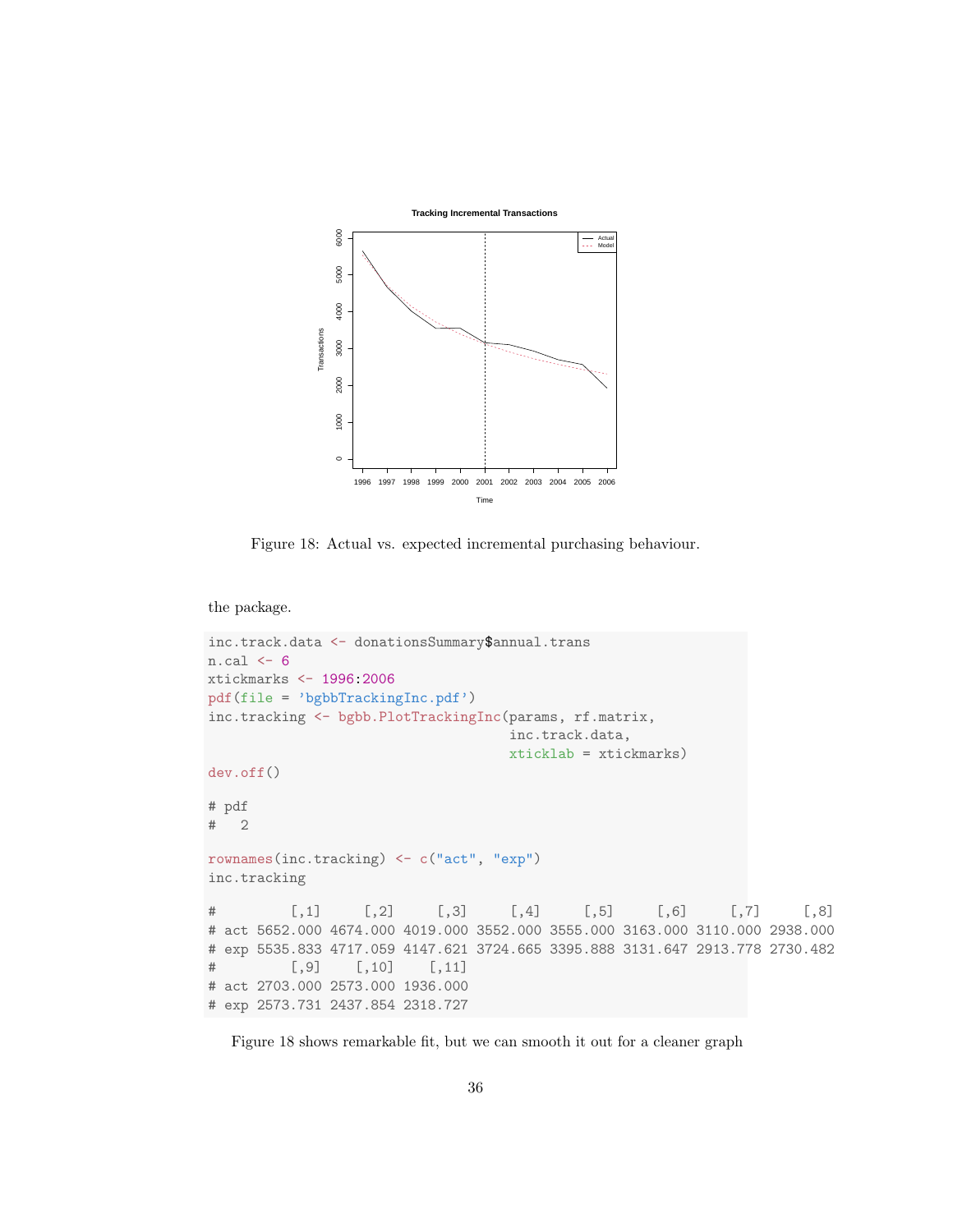

<span id="page-36-0"></span>Figure 19: Actual vs. expected cumulative purchasing behaviour.

by making it cumulative (as shown in figure [19\)](#page-36-0).

```
cum.track.data <- cumsum(inc.track.data)
pdf(file = 'bgbbTrackingCum.pdf')
cum.tracking <- bgbb.PlotTrackingCum(params, rf.matrix, cum.track.data,
                                  xticklab = xtickmarks)
dev.off()
# pdf
# 2
rownames(cum.tracking) <- c("act", "exp")
cum.tracking
# [,1] [,2] [,3] [,4] [,5] [,6] [,7] [,8]
# act 5652.000 10326.00 14345.00 17897.00 21452.00 24615.00 27725.00 30663.00
# exp 5535.833 10252.89 14400.51 18125.18 21521.07 24652.71 27566.49 30296.97
# [,9] [,10] [,11]
# act 33366.0 35939.00 37875.00
# exp 32870.7 35308.56 37627.29
```
## 6 Further analysis

The package functionality I highlighted above is just a starting point for working with these models. There are additional tools, such as functions for discounted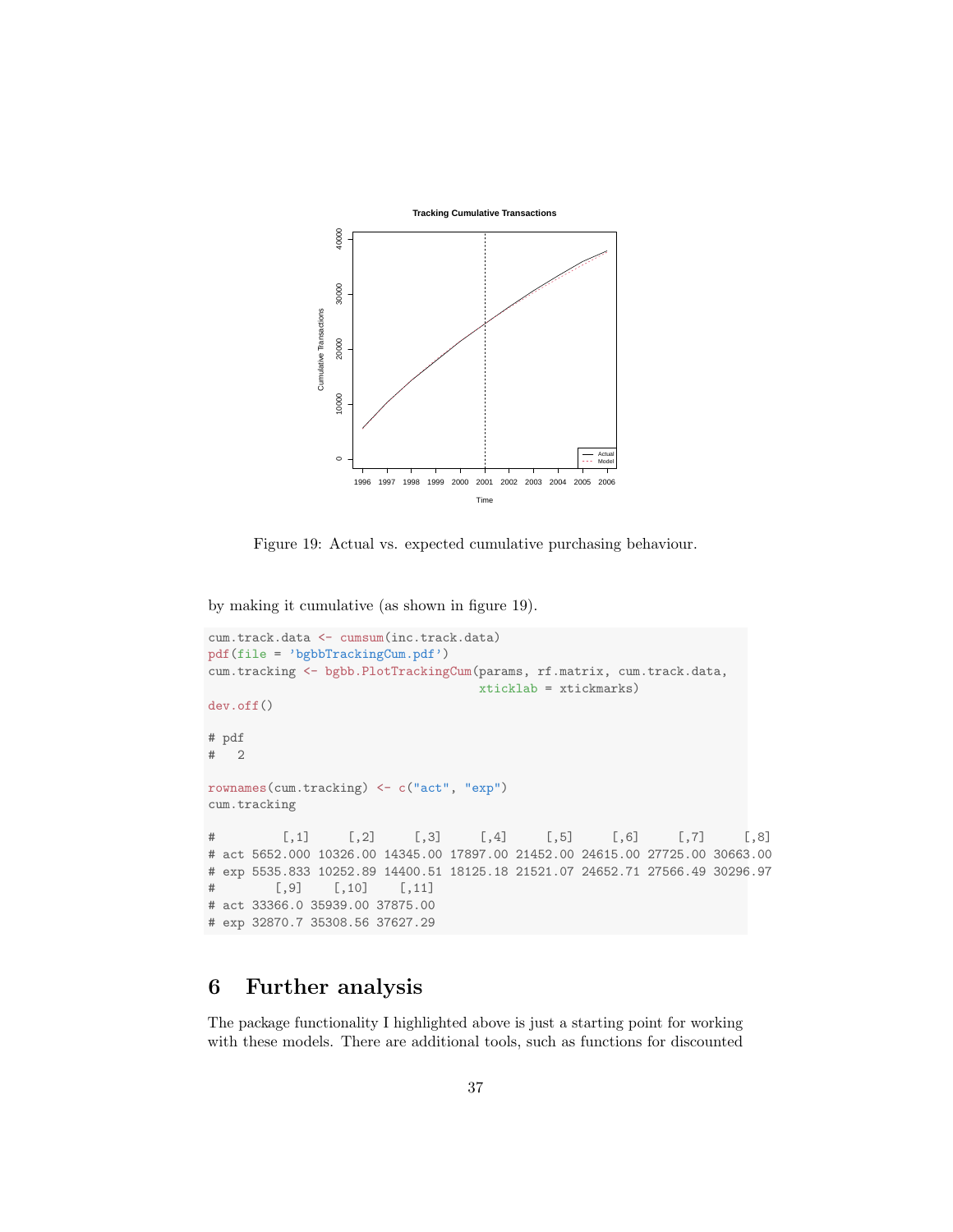expected residual transactions (the present value of the remaining transactions we expect a customer to make) and an implementation of the gamma-gamma spend model, which may come in useful for customer analysis. Hopefully you now have an idea of how to start working with the BTYD package - from here, you should be able to use the package's additional functions, and may even want to implement some of your own. Enjoy!